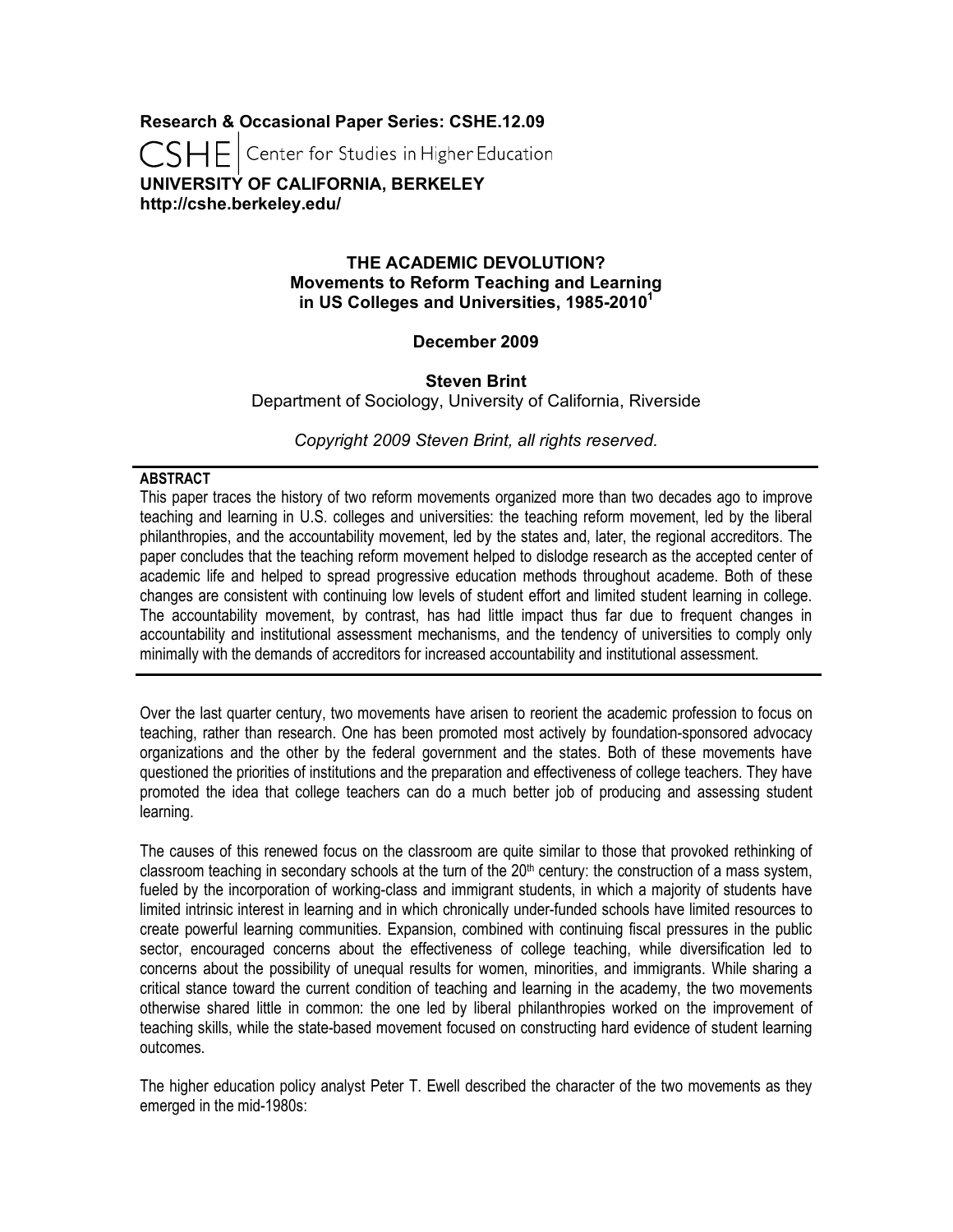…Two antithetical 'ideologies'…arose almost simultaneously in higher education discourse. The first came from inside the academy…Its tenets were most clearly stated in an influential national report, *Involvement In Learning* [1984]…which argued that breakthrough improvements in undergraduate education could be achieved by establishing high expectations, deploying active and engaging pedagogies, and providing feedback about performance….The second ideology had roots outside the academy based on strong state interest in pursuing [testing-based] educational reform..*.* Its tenets were embodied in a high visibility report by the National Governors Association, *A Time for Results* [1986]...The report argued that colleges and universities should be held accountable for establishing clear standards for performance with respect to student learning and that the results of student assessments should be publicly reported and coupled with consequential actions (Ewell 2005: 107).

This paper shows how the two movements grew out of structural weaknesses in the organization of the academic profession following a period of massive demographic expansion and increased demand on scarce public resources. In the paper I trace the ideas and projects of the two movements. I also describe the tensions between the major actors in the two worlds of reform – and the commitment of some foundations to work in both worlds. I will emphasize three primary analytical points. The first is simply that large boundary-spanning organizations, always important influences on the research topics of professors, are now working in a serious way to shape the classroom environment. Conventional views about the autonomy of teaching professionals in the organization of classroom life therefore require revision.

The second is that variations in favored forms of organization among the competing actors have deeply influenced their ideals, their practices, and their relative levels of success. On one hand, the networkorganized, discipline-based, and voluntaristic character of academe has shaped the preferences of the main actors in the teaching reform movement. On the other, the social control interests and metric-driven character of state government has shaped the preferences of the main actors in the outcomes assessment movement. The third is that the strongest force in the environment – stronger thus far than either wealthy philanthropies or powerful state educational bureaucracies - has been the system of mutually reinforcing interests among students, faculty, and administrators that reproduces low achievement standards in many college classrooms. This system of interests has been primarily responsible for the limited successes of both movements.

Although the final outcome of the clashes between the two philosophies of reform is as yet unknown, it is clear that one strand of the teaching reform movement gained considerable ground during the period under study. Networks of teaching practitioners have succeeded in disseminating selected principles of what I will call the "new progressivism" – specifically, those principles promoting active learning, civic engagement, and sensitivity to the interests of diverse learners.

By contrast, and perhaps surprisingly, the outcomes assessment movement has failed to transform practice, due to frequent changes in policy, linked to partisan upheavals, and the capacity of higher education associations and regional accrediting bodies to effectively blunt state preferences for the implementation of standardized performance metrics. Particular disciplines – notably, engineering -- have, however, been more completely transformed, due to the adoption by professional accrediting agencies of the goals and means of the outcomes assessment movement. The policies adopted by engineering educators could plausibly serve as models for the future.

#### **The Contradictions of Post-War Academe**

In 1895, William Rainey Harper, of the University of Chicago, was the first American university president to tell newly-hired professors that they would be evaluated primarily on the basis of their research contribution. The emphasis on research intensified in the years following World War II and spread beyond the science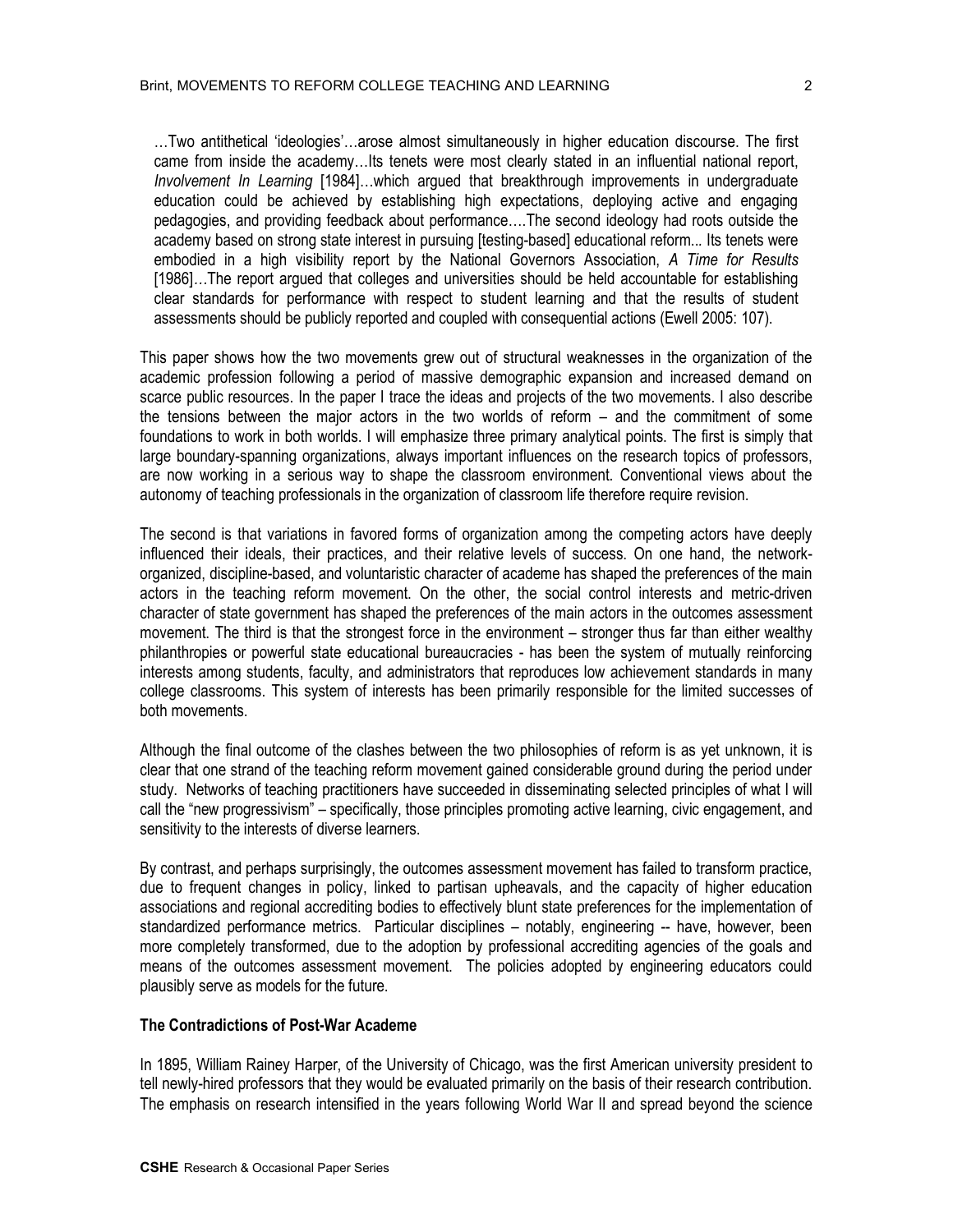#### Brint, MOVEMENTS TO REFORM COLLEGE TEACHING AND LEARNING

and technology fields. By the mid-1960s, the trend toward populating academe with professional researchers was so noticeable that David Riesman and Christopher Jencks coined the term "the academic revolution" to mark what they assumed would be a permanent turning point in the shift of the profession from teaching to research (Jencks and Riesman 1968).<sup>2</sup> For research university professors, the requirement to meet the exacting standards of colleagues evaluating articles and books warranted careful training; half-awake, half-interested undergraduates sitting in the back rows of large lecture halls were another matter. In graduate training programs of the period, students were not required to demonstrate skills in pedagogy during their studies for the Ph.D., nor understanding of the relation between types of pedagogy and subject matter content, nor understanding of the aims or purposes of education. Rather, those who were not fortunate or promising enough to obtain research assistantships were thrown into graduate student-run discussion sections to sink or swim. For most would-be professors, teaching was an amateur activity, performed with limited regard to effectiveness, by people whose real training was for something else entirely.

Many observers within the university welcomed this era of the research-centered professoriate. For Clark Kerr, the new university served the nation by providing greater access, technological progress, and expert advice to every constituency in its state and region. But, Kerr acknowledged, undergraduate teaching suffered: "There seems to be a 'point of no return' after which research, consulting, (and) graduate instruction become so absorbing that faculty efforts can no longer be concentrated on undergraduate instruction as they once were" (Kerr 1963: 65). Kerr provided no solution to the "cruel paradox that a superior faculty results in an inferior concern for undergraduate teaching," though he hoped a solution could eventually be found (ibid.). More astringent critics, like Jacques Barzun (1968), pointed out the injustice of shortchanging undergraduate students:

(T)he student…is conscious (that his teachers) subject him to cavalier treatment…unpunctual, slipshod in marking papers, ill-prepared in lecture, careless about assignments…To put it another way, the students sees and resents the fact that teaching is no longer the central concern of the university…The great shift to research after 1945 would alone modify the university atmosphere sufficiently to warrant the impression of neglect, supported as it is by the reality of 'publish or perish'… (p. 69)

Although Barzun and others (see, e.g., Schaar and Wolin 1965) expected a student uprising against negligent undergraduate teaching, instead, an ethic of consumerism emerged. This ethic reflected the growth of mass higher education, which brought many more ill-prepared and non-academically oriented students to campus. The average number of hours spent in class and studying per week dropped from about 40 to about 27 in the years between 1961 and 2004. Declines were evident in all institutions, all disciplines, and among all demographic groups (Babcock and Marks 2009). Moreover, students now had the power, in the form of student evaluations, to register their desires effectively. First introduced in the 1920s, the use of student evaluations of teaching became widespread in the 1970s (Riesman 1980).

At large state universities, these forms became the primary method for evaluating performance in the classroom, and they eventually served to encourage faculty to pay attention to the preferences of student consumers for a more entertaining delivery, greater clarity in the structure of lectures, and faculty expressions of kindness and respect. Student consumerism also encouraged many professors to lower their expectations of student work in the hope of retaining high evaluations, or in response to a declining academic ethos among students (Everett 1977; Grubb 1996; Johnson 2003; Riesman 1980).

At the same time, the contradictions of academic careers encouraged renewed attention to teaching among those left out of the "academic revolution." <sup>3</sup> In *The Academic Marketplace,* Theodore Caplow and Reece McGee (1958) noted, "For most members of the profession, the real strain in the academic role arises from the fact that they are, in essence, paid to do one job, whereas the worth of their services is evaluated on the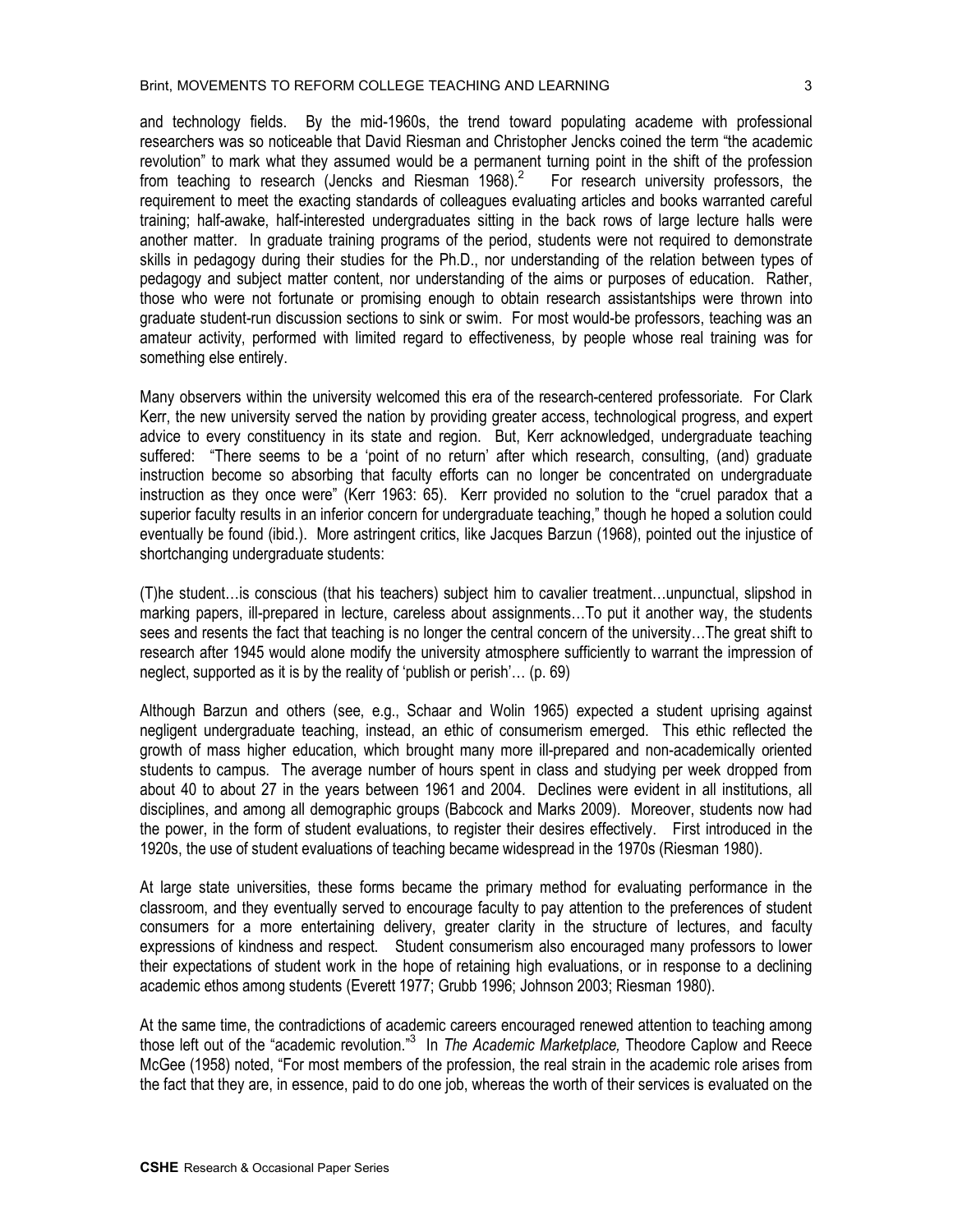basis of how well they do another" (p. 82). This theme gradually became standard among social scientists writing about higher education (see, e.g., Clark 1987; Ladd, 1979).

In a 1989 national survey of faculty, more than 40 percent of professors strongly agreed that it was difficult to achieve tenure without publishing, up from one-fifth in 1969 -- and many were not happy about it (Miller et al. 1990). Large majorities at master's and baccalaureate granting institutions said that teaching effectiveness should be the primary criterion in promotion. Only a minority of faculty – those teaching at research universities – could be expected to be rewarded in the labor market for their publications. Others were being required to publish, but with course loads that limited their capacity to do so. Moreover, research funds were not expanding at the same rate as institutional demands for publication. The upshot was that many professors were oriented to teaching and thought they should be granted as much respect as researchers.<sup>4</sup> The academic procession led by the Harvards and Berkeleys was breaking up along institutionally defined lines – dividing those institutions emphasizing research and those emphasizing teaching.

The national context of higher education policy also brought issues concerning the quality of college teaching to the forefront. During the 1980s, the sense that colleges were connected to great national purposes wavered. Policy makers, influenced by the ascendant "free market" conservative wing of the Republican Party, began to see higher education as a private consumption good. As demand for credentials grew, some also began to express concerns about educational quality. The term "the credential society" (Collins 1979) entered the lexicon, together with the notion that inherent inflationary pressures existed in the system of higher education due to students' desires to differentiate themselves from others, and universities' eagerness to respond to new demand. Some policy makers saw the universities as responding to ill-prepared students with less challenging courses. In many states, political differences between conservative politicians and liberal academics fueled suspicion about the aims and purposes of higher education (Geiger 2004: chap. 2; McLendon, Hearn, and Deaton 2006). In this cauldron of professorial discontent, student consumerism, and Republican Party skepticism, educational quality emerged as a cutting-edge issue.

#### **Teaching Reform Movements**

The principal agents of *teaching reform movements* have been foundations and foundation-sponsored advocacy organizations, such as the American Association of Colleges and Universities (AAC&U) and Carnegie Foundation for the Advancement of Teaching (CFAT). These institutions have advanced pedagogical principles in the work of leading educational thinkers. The "new progressivism" developed by these leading writers advocated active learning experiences, commitment to diversity and civic engagement, *and* challenging academic standards. However, their advocacy of challenging academic standards proved to be no match for the consumerism and utilitarianism of college student life. The trajectory of the new progressivism consequently mirrored the pattern of K-12 progressive education in the early  $20<sup>th</sup>$  century, when followers of John Dewey, such as William Heard Kilpatrick, de-emphasized Dewey's insistence on rigor and frequent assessment and highlighted student-centered, active learning, and community engagement themes (Cremin 1961).

### *Teaching Guides*

The popularity of guides to good teaching can be seen as one early indicator of change. The National Institute of Education's influential, *Involvement in Learning* (1984), signaled both the growing importance of effective teaching and the challenges facing faculty in a system of mass higher education. This document, heavily influenced by the thinking of UCLA higher education professor Alexander W. Astin, advocated movement away from the standard lecture format, so that students could become producers, as well as consumers, of knowledge. The report recommended the introduction of "active modes of learning," such as faculty research projects and field projects; internships and other forms of experiential learning; small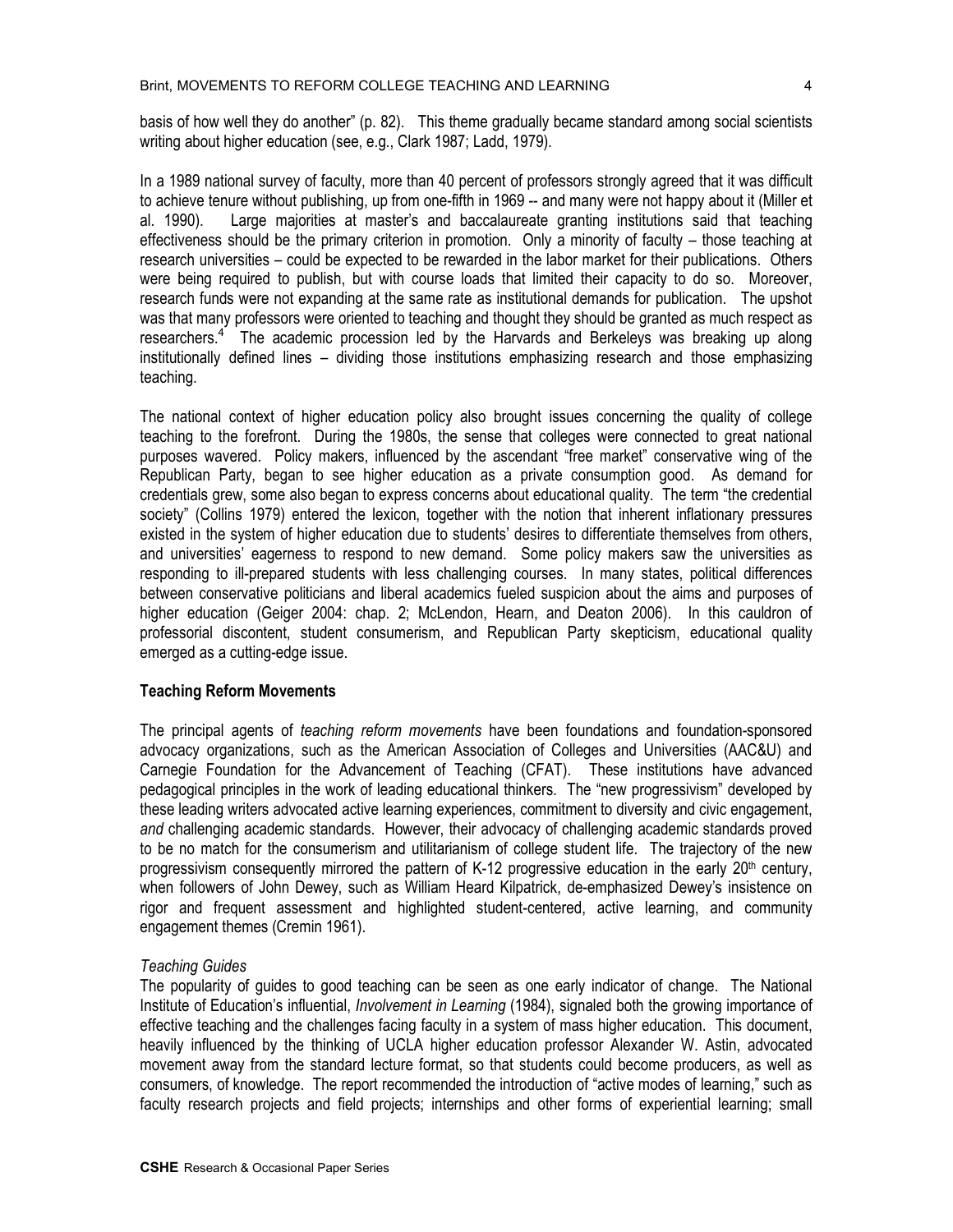discussion groups; in-class presentations and debates; and individual learning projects and supervised independent study. It also advocated timely feedback and more rigorous standards for evaluating student performance (National Institute of Education 1984: 27-28).

Arthur W. Chickering and Zelda Gamson's "Seven Principles for Good Practice in Undergraduate Teaching," represented a similar cast of mind. Their easy-to-remember principles became a touchstone for reformers and formed a basis for subsequent national surveys of student engagement. The seven principles offered something both for progressives (frequent faculty-student contact, collaborative and active learning experiences, and respect for the variety of students' talents and ways of learning) and traditionalists (focus on time spent on task, prompt feedback, and high expectations for performance).

### *A New Ideology Emerges*

By the end of the 1980s, organizational changes had created the conditions for an ideological shift – from the research-centered hierarchy of the "academic revolution" to something new reflecting the variety of institutional missions found in U.S. higher education. That new ideology was formulated in Ernest L. Boyer's *Scholarship Reconsidered* (1990)*.* As president of the Carnegie Foundation, Boyer was well positioned to effect change in institutional practices.

Boyer's underlying goal was to install a confederation of interests in the place of academic hierarchy. To do so, he identified four legitimate forms of academic life: the scholarships of discovery, integration, application, and teaching. Boyer explicitly hoped to end debates about the relative value of research and teaching: "The most important obligation now confronting the nation's colleges and universities," he wrote, "is to break out of the tired old teaching versus research debate and define, in more creative ways, what it means to be a scholar. It's time (for the profession) to recognize the full range of faculty talent and the great diversity of functions higher education must perform" (p. xii).<sup>5</sup>

The critical innovation in Boyer's work was the integration of teachers as equal partners in the confederation of scholars. Before Boyer, one rarely thought of teaching as scholarship, only as reflecting knowledge of scholarship. The very naming of teaching as a form of scholarship encouraged steps in directions Boyer himself initially failed to anticipate. Boyer's essay was a "game changing" document – the point at which the teaching plebs rose up to challenge the aristocracy of research in the name of pluralistic academic democracy. Boyer's book was an academic bestseller – the Carnegie Foundation had trouble keeping the book in stock - and he was invited to dozens of campuses to discuss the new paradigm he proposed (Glassick, Huber, and Maeroff 1997).

#### *The Rise of Teaching and Learning Centers*

Some of the organizational groundwork for teaching reform had already been laid during the period of postwar expansion. The first center for teaching and learning opened at the University of Michigan in 1962, inspired by the work of English and linguistics professors who offered instruction to graduate students on teaching. The form taken by the Michigan center shows many of the characteristics of subsequent facultysponsored approaches to improving instruction. It remained voluntary, discipline-based, non-standardized, modular in organization, and reliant on networks of motivated professors to transmit interest and ideas.

In 1978, the Center began offering orientations to new teaching assistants and the great majority of TAs at Michigan now receive some common training, including discussion of the first days of class, discussion of classroom communication, and feedback from analysis of short bits of videotaping. The activities of the Center, like those on other campuses, reflected the organization and ethos of academe: the disciplines were pre-eminent; professors decided how to allocate their time outside of class; and personal interest, rather than university prescription, fueled the enterprise.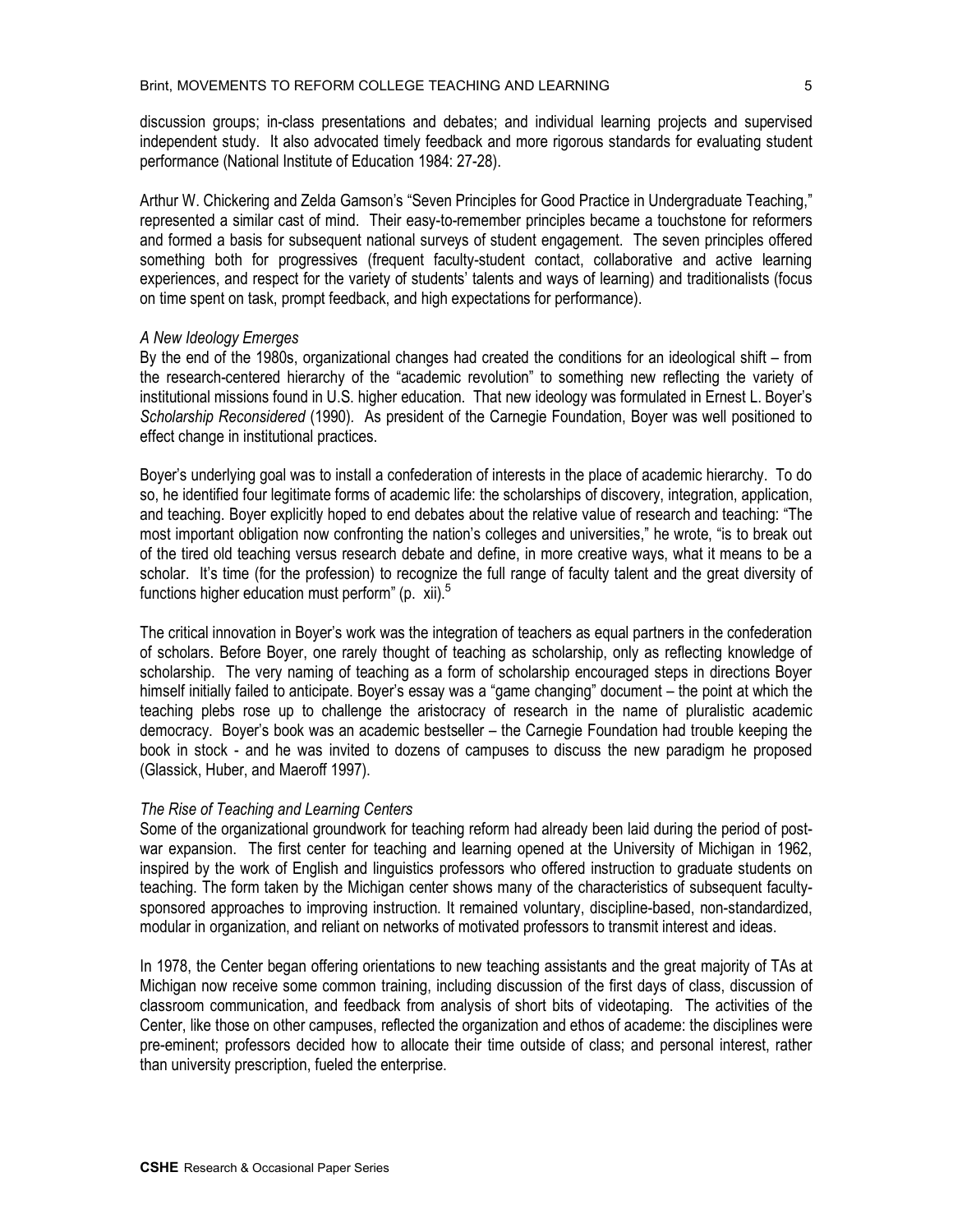By the late 1970s, dozens of universities had opened teaching centers. The Professional and Organizational Development (POD) Network formed in 1975 to provide a professional association for "instructional developers." The largest of the teaching centers, such as those at Ann Arbor, Berkeley, and Austin, provided training to 700-800 new teaching assistants every year. Berkeley required a day-long teaching conference, including five modular online courses related to pedagogical strategies, ethics, and the educational opportunities and challenges presented by diverse classrooms. UT-Austin offered mini-courses every semester on topics such as leading discussions and effective lecturing, combined with departmental courses on teaching in the disciplines.

The quality and staffing of teaching centers varied enormously, however. At universities like UC Berkeley with strong demonstrated commitments and relatively stable budgets, well-trained professionals led workshops and provided feedback from videotapes. At budget-strapped campuses, training programs were sometimes led by mentor teaching assistants who were themselves just learning their craft. Nor did all campuses mandate teacher training orientations. In 2001, one-third of research universities said they required no mandatory orientations for TAs (Reinvention Center 2002).

### *Institutionalizing the New Progressivism: AAC&U and NSSE*

The American Association of Colleges and Universities (AAC&U), which defined itself as the only major national organization focusing on liberal and general education, added the theme of diversity to the new progressivism and became one of the most important agents of change in the undergraduate curriculum. During the 1980s and 1990s, the vision of AAC&U focused on reshaping the liberal arts to bring diversity within the compass of the fundamental commitments of liberal education.<sup>6</sup> In the early 1990s, AAC&U effectively advocated the addition of courses on gender, diversity, and nonwestern cultures to the general education curriculum (see, e.g., Cornwell & Stoddard, 1999; Musil, 1992). The organization saw itself as a "leading edge of change" whose goal was to "amplify what (it) sees in the field" (Humphreys, personal communication).

This work culminated in the *American Commitments* initiative (1993-2001), funded by the Ford Foundation, the Hewlett Foundation, and the National Endowment for the Humanities. The connection between diversity and democracy provided a signal theme for this work. AAC&U drew on familiar images of pluralism, but with a new twist: "Higher education," it wrote, "can nurture Americans' commitment and capacity to create a society in which democratic aspirations become democratic justice. Diversity proves a means of forging deeper civic unity" (Beckham 2000, p. 2.) This conceptual link between diversity and democracy brought diversity thoroughly into the mainstream of liberal education.

The AAC&U developed powerful organizational tools to realize its vision. These included the formation of a national panel, composed of prestigious figures in academe, and also included Diversity Leadership Institutes that disseminated best practices for reforming general education as a vehicle for teaching diversity. They also included community seminars to "discuss and re-imagine what it means to be a citizen in a multiracial society" (www.aacu.org). AAC&U was one of the first to effectively use the web for creating compendia of campus practices and resources to highlight successful efforts to implement changes in organizational practices. Its flagship magazine, *Liberal Education* highlighted diversity initiatives on member campuses and the connection between diversity and democracy at the heart of the American Commitments initiative. The Association claimed that 100 institutions undertook efforts to rethink curriculum and to provide opportunities for students to consider "critical questions about American pluralism." The Association itself grew from 600 to 800 members during the period of the diversity and democracy initiative.

AAC&U's efforts to update progressive education ideals for the  $21^{st}$  century took a new turn in the late 1990s as it confronted the challenges of the state-based accountability movement. Its new initiative asked what the fundamental characteristics of a liberally educated person in the  $21<sup>st</sup>$  century should be. In these projects, AAC&U promoted a new vision of liberal education combining traditional aims with progressive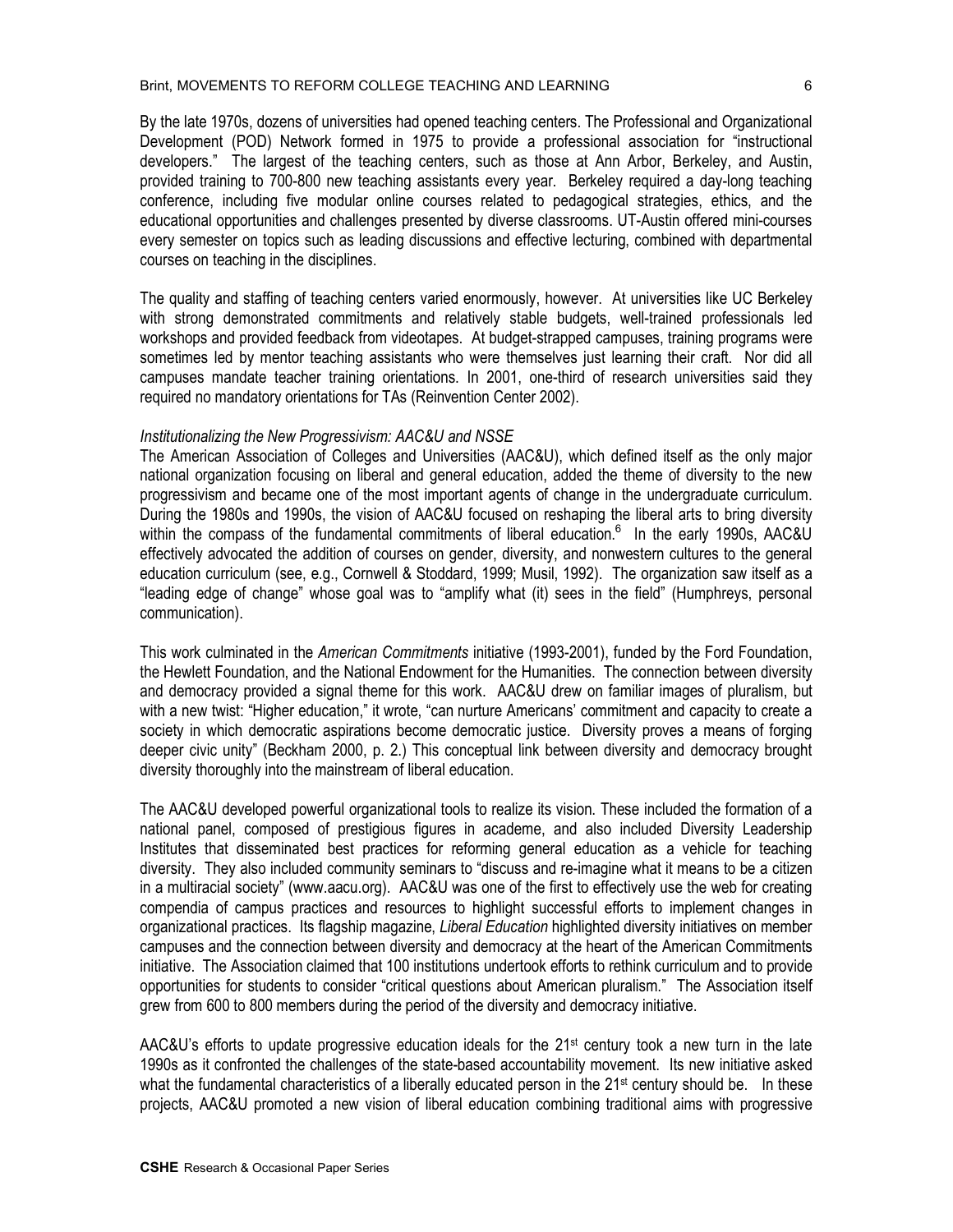ideals and a new conception of 21st century skills. The program built cleverly on the dynamic new force of perceived employer dissatisfaction with the qualifications of college educated labor,<sup>7</sup> and it mobilized support for alternatives to standardized testing of student learning outcomes.

Funded by four foundations (the Carnegie Corporation of New York, the Charles Engelhard Foundation, the Pew Foundation, and the John Templeton Foundation) , together with the federal Fund for the Improvement of Postsecondary Education, AAC&U offered what amounted to a tripartite solution to the re-creation of liberal education, blending exposure to the traditional core fields of knowledge (natural and social science, humanities, and arts); cross-curricular work on cognitive and expressive skills (analytical and critical reasoning, written and oral communications, quantitative and information skills); and commitment to the values of educational progressivism (inter-cultural understanding, personal development, civic and social engagement, and integrative and collaborative learning).

Like the *American Commitments* initiative before it, the *Liberal Education and American Progress* (LEAP) initiative drew on a familiar set of mechanisms mastered by powerful Washington lobbies: reports of national panels of distinguished academics and business leaders, website resources extolling the values of the new policy agenda, community forums to discuss the new vision, and magazine articles focusing on the implementation of campus reforms reflecting the new vision. By 2009, organizational membership had grown to 1200 institutions, each one sponsoring five campus representatives; these 6000 campus representatives connected to AAC&U through member institutions and periodical subscriptions constituted a core of reform-minded activists spread through academe.

The new vision had much to do with countering the growing threat of state regulation of the college classroom through standardized testing. Together with its new vision of the essential skills and values for the 21st century, the initiative brought a new approach to assessment to the fore. This new approach focused not on standardized testing, along the lines of K-12 accountability, but instead on electronic portfolios and senior capstone courses. The Association stated that "Capstone courses and portfolios provide promising anchors for a meaningful approach to educational accountability" (AAC&U 2004: 8). The details of how students' course work could be fairly assessed for improvement over the college career or examined for evidence of proficiency in specified outcome areas were left to the colleges, to be developed in ways that fit local conditions.

The National Survey of Student Engagement (NSSE) represented another powerful force in the institutionalization of the new progressivism. Led by George D. Kuh, a professor of higher education at Indiana University, NSSE built on decades of research by Kuh and his colleague Robert Pace on the College Survey of Educational Quality (CSEQ) (Kuh 2009). This work closely paralleled the precepts of *Involvement in Learning*. Conceived in part as an alternative to the resources and reputation based college rankings of *U.S. News and World Report*, NSSE intended to measure more accurately the quality of undergraduate educational experiences. The five NSSE benchmarks probed levels of student-faculty contact, active and collaborative learning, academic challenges, educational enrichment activities, and institutional climates conducive to learning.

In its inaugural year, NSSE was administered at more than 270 institutions; this number grew to more than 600 annually by the end of the decade (www.nsse.iub.edu). Institutions were soon comparing their engagement scores on the five key dimensions to national norms and norms for institutions of their type. NSSE generated an impressive number of reports detailing the distribution and consequences of engagement experiences, and it also championed case analyses of institutions which showed exceptional effectiveness in the production of engaged learning environments (Kuh, Kinzie, Schuh, and Whitt 2005).

However, NSSE measured engagement, not learning,<sup>8</sup> and although many college educators assumed that higher levels of engagement should register directly in improved learning outcomes, empirical efforts to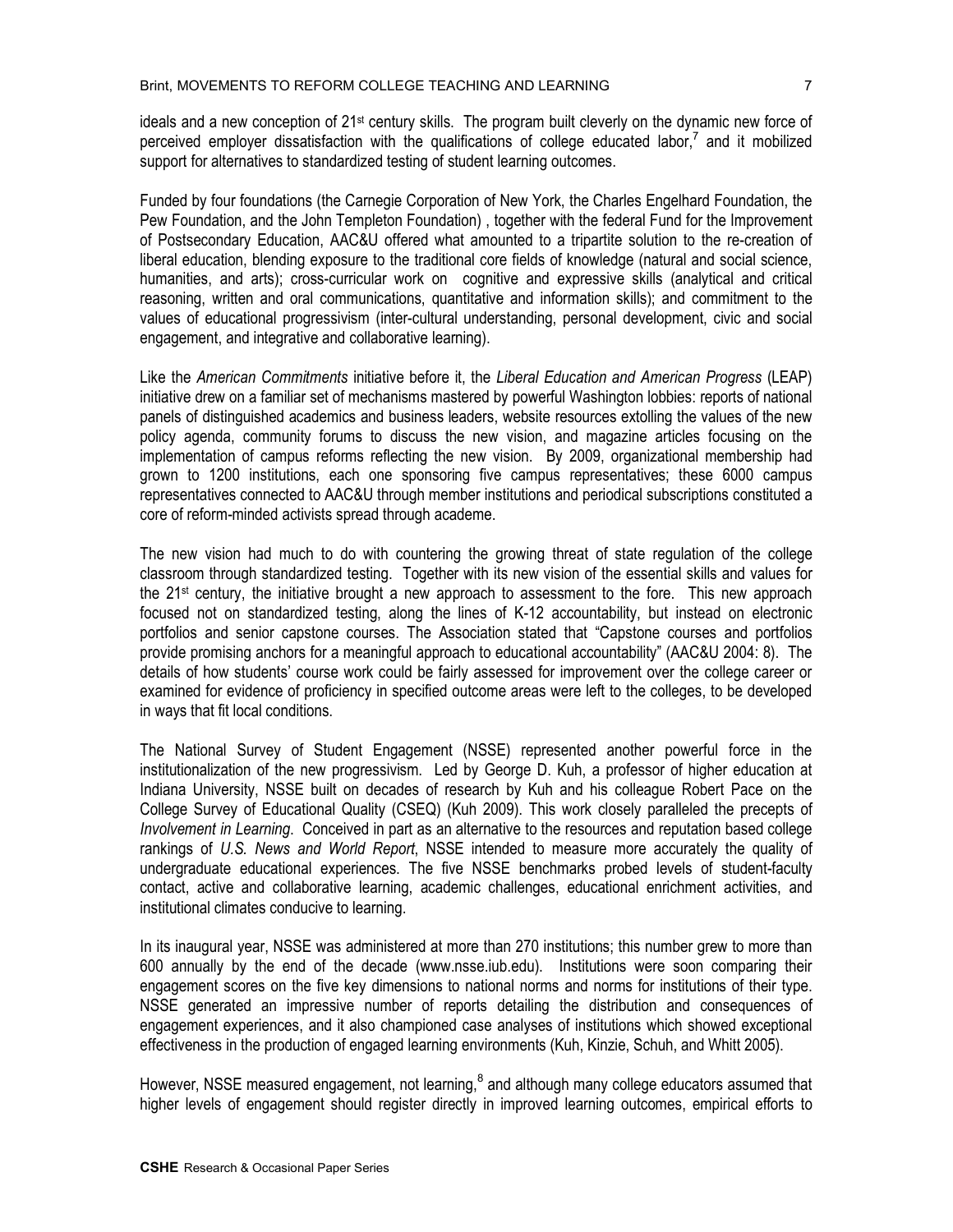demonstrate this proposition were disappointing. Student scores on NSSE scales were, for example, only<sup>9</sup> weakly associated with scores on the Collegiate Learning Assessment (CLA), and most factors failed to reach statistical significance once students' prior academic records (grade point average and SAT scores) were controlled (Klein, Kuh, and Carini 2006). Other studies showed that the culture of engagement in the humanities and social sciences emphasized participation, interaction, and active learning experiences, where engagement in the natural sciences and engineering typically meant long hours of study, with groups of peers, to master demanding quantitative material (Brint, Cantwell, and Hanneman 2008).

#### *Promoting Teaching for Understanding: CFAT*

The forces of the new progressivism had impressive organizational tools at their command and a relatively easy-to-implement checklist of reforms to attach to existing curricula. The same could not be said of the more ambitious and less completely realized project of the Carnegie Foundation under Ernest Boyer's successor, Lee S. Shulman. Under Shulman's leadership, the Carnegie Foundation embarked on a program to redefine and realize Boyer's vision of a scholarship of teaching. These efforts eventually steered the Foundation away from the tenets of the new progressivism to a deeper inquiry into aims and methods of undergraduate teaching. Shulman's approach came to share only part of the faith of the new progressivism in the power of student engagement. Engagement, he wrote, "is not enough." "Understanding is not independent (of engagement) but is an additional standard" (Shulman, [1989] 2004: 56).

For Shulman, all good teaching was built, in the first instance, on subject matter mastery. Shulman emphasized, in addition, "pedagogical content knowledge" – the special materials and methods tied to knowledge-making in the disciplines, such as work with primary textual materials in history, surveys and ethnography in sociology, and diagnostic clinical rounds in medicine. Based on this knowledge and these disciplinary resources, teaching and learning could be conceived as an interactive process of bringing "something inside" of the teacher out in a methodical and powerful way -- and of bringing "something outside" of the student, the lesson, into strong relief in students' consciousness. In all good teaching, methods of expression and bases of apprehension and understanding were consequently closely linked (Hutchings and Shulman 1997).

Shulman and his colleagues emphasized that the first obligation of the teacher is to determine what students know and can do, as well as their interests and passions. Through a process of "uncoverage," teachers were encouraged to focus their first lessons on ideas and concepts that were both difficult to grasp and fundamental to subsequent learning in the class. Teachers made their own thinking accessible to students by explicating the "intermediate processes" of understanding – the understandings that are employed habitually by expert learners but are often hidden in the process of instruction. These could include, for example, explicit discussions of the flow of an argument or text, the translation of terms no longer in wide use, or a detailed, step-by-step interpretation of the architecture of a statistical table.

Other techniques for making knowledge accessible included eliciting students' descriptions of their thinking about passages in text; administering oral rather than written midterms; employing structured online discussions to create learning communities; and posting examples of beginning, intermediate and advanced understandings of texts with detailed explications of the major differences between these levels of mastery. Similar pedagogies were developed for mathematics – for example, in James Sandefur's "think alouds" in which math students were asked to describe, step by step, how they were thinking about a problem as they worked through its solution.

Shulman argued that students should demonstrate competence by performing skills in front of their teachers and classmates, rather than by passively absorbing information. For Shulman, the pathologies of learning – amnesia (forgetting what was just learned), fantasia (misperceiving the lesson to reinforce existing knowledge), and inertia (inability to use knowledge in new contexts) were ultimately issues of ownership. Understanding implied ownership and ownership typically required performance.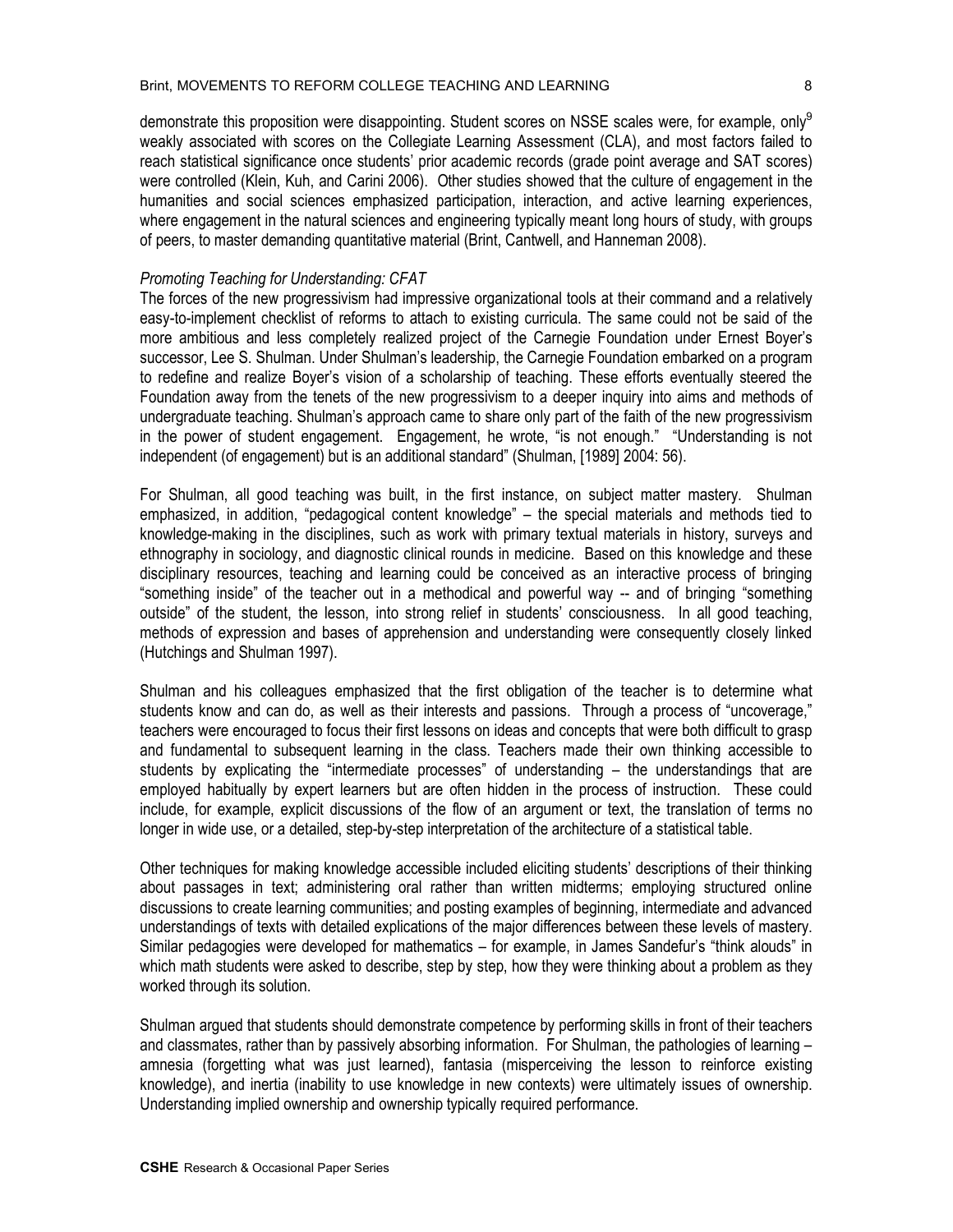The establishment of the Carnegie Academy for the Scholarship of Teaching and Learning (CASTL) was the first of Shulman's organizational vehicles. CASTL was based on the idea that reform began in small groups, rather than as a broad ideology. It sought not to transform, but to create strong emotional loyalties among those who self-selected as reformers. The Pew Foundation provided a \$5 million grant to Carnegie to inaugurate CASTL<sup>10</sup> as a summer academy where approximately 15 participants met together to discuss and develop the ideas from their proposals for improvements in teaching and learning. The projects ranged widely, but most sought to understand the learning process or to develop conditions under which broader and deeper learning could occur in classroom settings. They included, for example, a project by the English teacher Mariolina Salvatori described "difficulty papers" in which students identify the reasons for a possible difficulty experienced in reading a text. Another project, by the psychologist Jose Feito, mapped the conditions for more broadly distributed learning in seminar settings, including ways of helping students take responsibility for "owning" the learning process, building appreciation of multiple perspectives, and creating a space in which students could safely acknowledge their lack of understanding.

Growing out of the Carnegie program, Scholarship of Teaching and Learning (SoTL) colloquia sprouted up on hundreds of college and university campuses during this period, as did a number of websites devoted to the topic. These colloquia took up visually effective presentation of lessons, new ways to assess student learning, uses of technology to improve pedagogy, the impact of learning communities, and many other topics consistent with the Carnegie agenda.

Other Shulman-inspired projects led to the creation of websites intended to spread pedagogical practices consistent with the "teaching for understanding" approach. Georgetown professor Randy Bass's *Visible Knowledge Project* website was the most important for advancing ideas about pedagogies of understanding. His website spotlighted techniques for slowing down and deepening knowledge transmission, for building on core ideas and concepts, and for making teachers' intermediate processes and performance standards visible to students.

Shulman's updating of the teacher's shop talk included advocacy of electronic "teaching commons" where proven ideas could be "documented, shared and built upon" and thereby gain wider currency (Shulman 1993). In 1995, University of Nebraska professor Dan Bernstein, another Carnegie Academy alumnus, launched the website, *Peer Review of Teaching*, to realize Shulman's goal of making teaching "community property." Shulman's conception of peer review of teaching, as implemented by Bernstein, began with the exchange of three memoranda between colleagues which discussed the objectives of the courses, the instructional design for the course, and the quality and breadth of student understanding demonstrated in the course. Based on these memoranda, Bernstein's website allowed college teachers to document what they did in their classes through electronic course portfolios. These efforts helped to launch electronic teaching portfolios as the leading alternative to standardized testing of student learning outcomes.

The organizational apparatus Carnegie used to spread these ideas showed neither the panache of the AAC&U campaigns nor the reach of NSSE. Instead, an artisanal model, built on networks of sympathetic practitioners, prevailed. But its insistence on "scaling down" through small-scale actions of unusually committed practitioners was destined to create islands of improved practice in a sea of relative indifference. Whatever the merits of this approach, it led to relatively thin penetration of CFAT's "pedagogies of understanding."<sup>11</sup>

Carnegie itself changed dramatically with the selection of Anthony Bryk in 2007 to replace the retiring Shulman. Bryk launched an ambitious effort to "scale up" R&D in education through well-supported industrial-style prototyping and mass diffusion, beginning with an assault on the low success rates of community college students in remedial mathematics. This represented a sharp departure for a foundation modeled under Shulman as a think tank for craftsmen. Russell Edgerton, who did so much as a program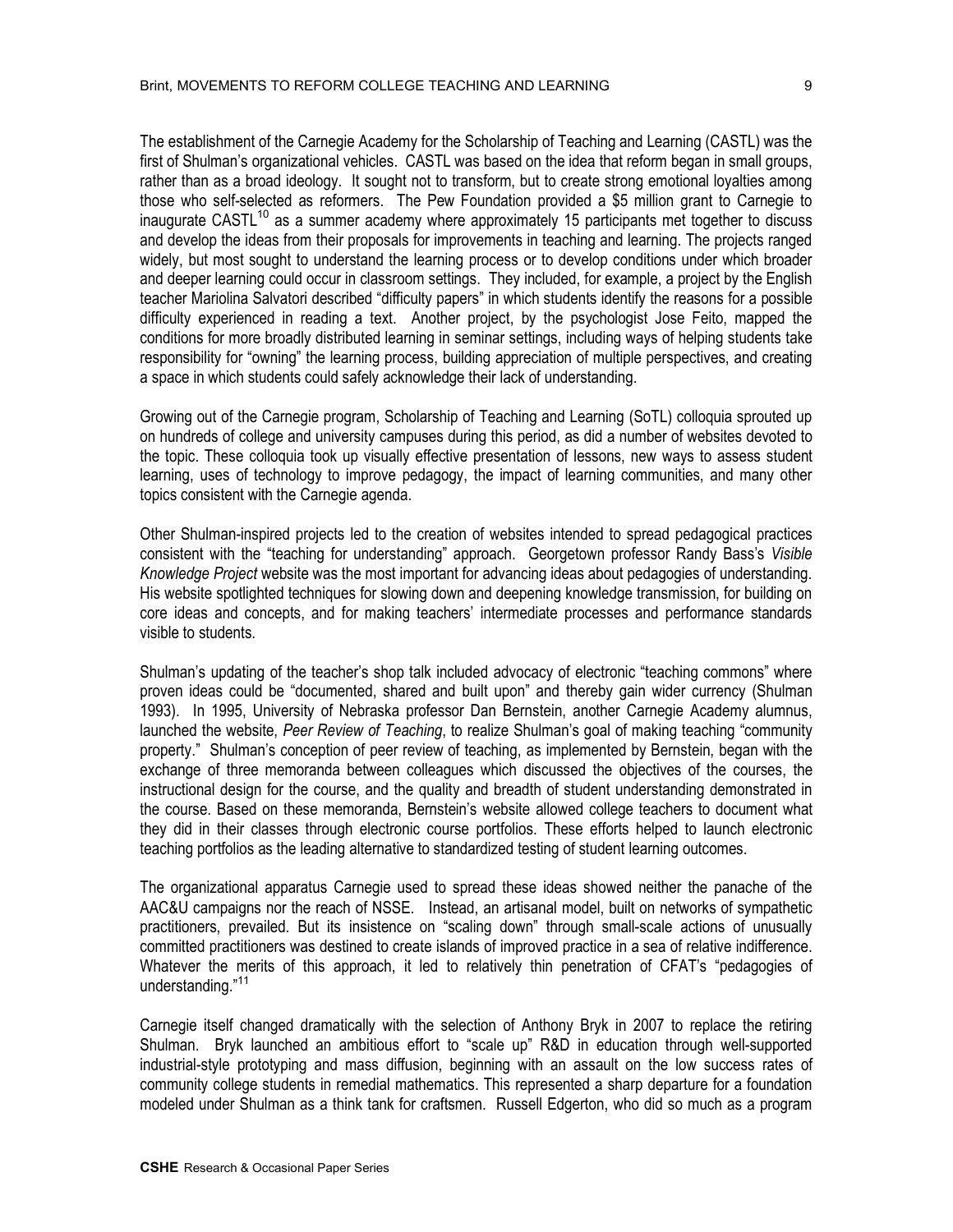officer at the Pew Foundation to promote the Carnegie program, concluded that more than two decades of reform activity resulted in "neither professional nor institutional transformation" (Edgerton, personal communication).

#### **Outcomes Assessment Movements**

Outcomes assessment can be defined as the response of state legislatures and regional accrediting bodies to the perception that colleges and universities have not done enough to ensure that students are learning course materials and essential academic competencies. Where the teaching reform movement took root in foundation-supported advocacy organizations, the *outcomes assessment movement* was promoted primarily by the states and the federal government.<sup>12</sup> Following the K-12 reform model, state officials have sought to investigate these issues using relatively low-cost, quantitative measures.

Policy think tanks, such as the National Center for Public Policy and Higher Education and the National Center for Higher Education Management Systems (NCHEMS), have played important roles articulating and promoting the objectives of the assessment movement. Inter-institutional higher education associations, such as the National Association of State Universities and Land Grant Colleges (NASULGC) and the American Association of State Colleges and Universities (AASCU), have attempted to mediate between universities and the states, as have the regional and disciplinary accrediting bodies. In recent years, both the higher education associations and the regional accrediting agencies have followed the goals of the assessment movement by insisting on evidence of student learning outcomes. The regional accrediting agencies have allowed institutions and disciplines to define their own measures of student learning outcomes, while the higher education associations have developed a voluntary system of accountability that allows participating institutions to choose from three authorized assessment instruments to test "core academic skills."

In the 1970s and 1980s, the incentive of the state to intervene in college classrooms was supported by ideologies of public responsibility and sound investment. As critics of government waste continued to score points, neo-liberal theorists argued that government could become much more efficient by monitoring the performance of its functional units closely, with an eye for creative ways to meet consumer service goals. David Osborne and Ted Gaebler's *Reinventing Government* (1980) was a popular guide book of the period for state reformers; its animating ideas were endorsed by then-Senator Al Gore and others who were interested in defusing long-standing concerns about the wastefulness of government spending. Broader trends in the appropriation of powers to regulate professional work were also at play. State officials emphasized the tendency of unregulated professionals to feather their own nests and to prescribe overlyexpensive treatments. In many cases, doubts about the effectiveness of professional practices, combined with the increasing cost of providing services, led to third-party regulation, greatly reducing the autonomy of professionals.<sup>13</sup>

Fledgling efforts to encourage institutional assessment of learning outcomes began in the 1970s. ETS fielded the first open-response test of core skills, Academic Competencies in General Education, tested at 140 institutions, but later abandoned due to the tendency of institutions to magnify small pre/post-test differences and the test's unreliability in the mid-ranges of scoring (Adelman 2007). By the mid-1970s, 20 states had introduced minimal competency testing for graduating seniors, mirroring popular high school exit exams (Gilman 1978). Calls for action continued in the early 1980s. *A Nation at Risk* (1981) documented the shortcomings of U.S. primary and secondary education in the face of increasing competition from East Asia. Only four years later, *A Time for Results* (1985), stressed the same fears about the competency of U.S. college graduates and the same looming threat of Asian competition. It noted that U.S. higher education had set a new standard for access, but observed that "access without quality is a cruel deception." In the document, a subcommittee of governors, led by John Ashcroft of Missouri and including future President Bill Clinton of Arkansas, questioned assumptions about higher education: "Learning is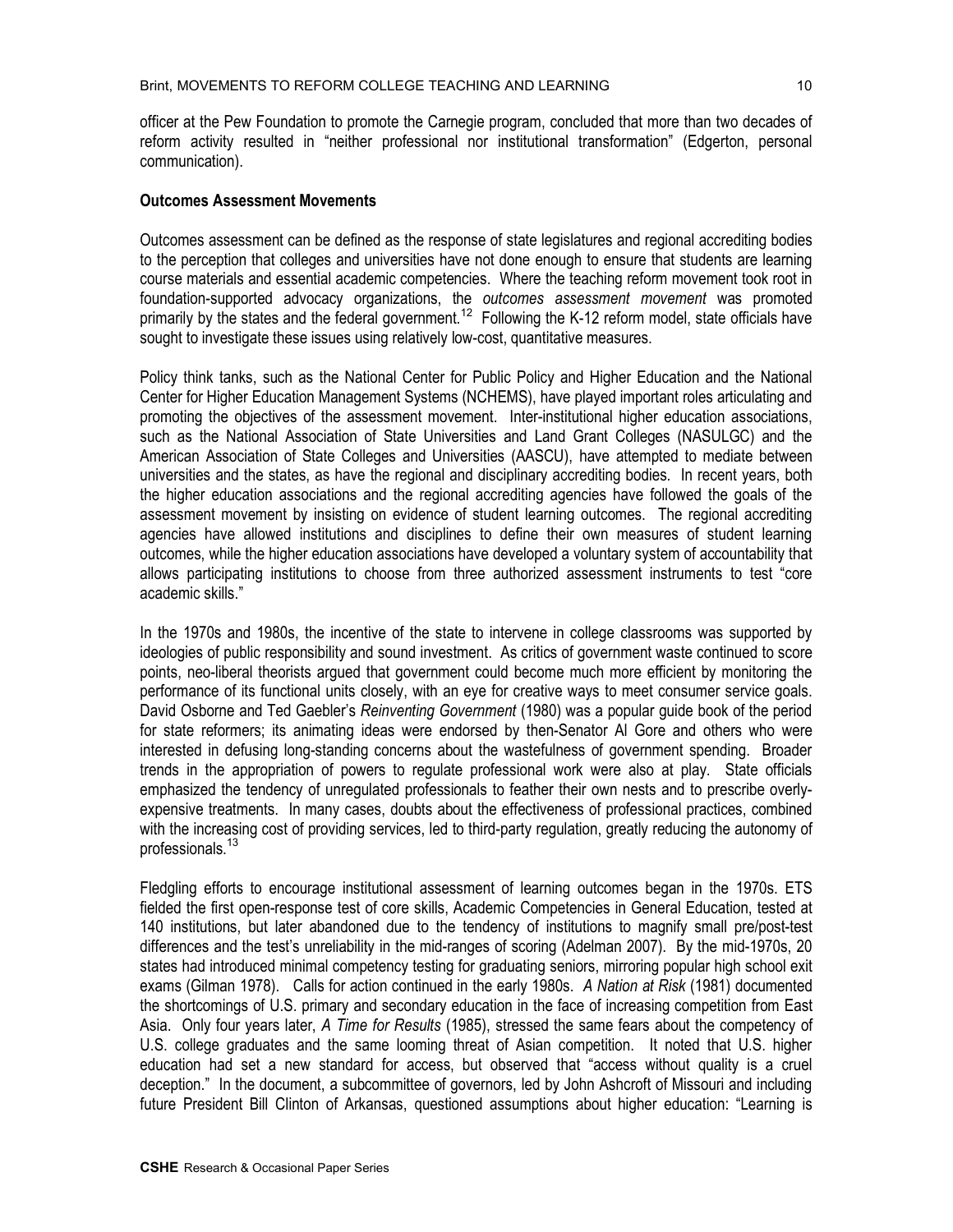assumed to take place as long as students take courses, accumulate (credit) hours and progress satisfactorily toward a degree." But, the subcommittee observed, "tests of elementary and high school teachers show that the BA is not a guarantee of even basic literacy, let alone competence." The report also cited, with little documentation, "substantial levels of dissatisfaction" among employers about the skills of college graduates. The report advocated systematic programs using multiple measures to assess undergraduate student learning, and it cited approval institutions like Alverno College that had pioneered systematic assessment in the 1970s.

### *Performance Funding: The First Wave*

Beginning in the 1980s, states began to demand that universities account in detail for the ways they were spending their money, the amount professors were teaching and, to a lesser degree, how much students were learning. A study team led by Michael McLendon (1998) reported in the 1980s, state financial resources became conditioned upon institutional performance in specified areas. These often included student retention and graduation rates, student scores on licensing examinations, job placement rates, faculty research productivity, and measures of undergraduate access and campus diversity (McLendon, Hearn, and Deaton 1998). Between 1979 and 2007, 25 states enacted performance funding but 10 of those states dropped it over the years (Burke and Minassians 2003; Dougherty and Reid 2007). Performance funding proved costly to implement, susceptible to institutional manipulation of performance measures, and subject to reversal under new administrations, or when unstable state finances caused deep cuts in regular higher education funding (Burke and Serban 1998; Dougherty and Natow 2008; Shulock and Moore 2002; Zumeta 2001).

Nevertheless, new demands for accountability, including direct assessment of student learning, slowly gained ground during this period. A 1987 report of the Education Commission of the States showed that two-thirds of states had initiated some form of required student assessment. However, many states used minimal competency measures at graduation, or even more indirect measures, such as graduation rates and pass rates on professional licensing examinations. Although assessment of student learning was in the air, few knew how to test directly for student learning outcomes in a cost-effective, relatively unobtrusive way. Regional accrediting agencies, like the North Central Association, began requiring institutions to plan for ways to directly assess evidence of student academic achievement and state higher education policy think tanks, such as ECS and NCHEMS, issued statements of support for the endeavor. The large testing companies, ACT and ETS, also geared up for the new era by introducing or revamping multiple choice tests, the Collegiate Assessment of Academic Proficiency (CAAP) and the Measure of Academic Proficiency and Progress (MAPP), respectively, that institutions could administer to their freshmen and seniors to determine the institution's "value added" to student academic competencies.

Pressure on state budgets contributed to this sharper focus on the college classroom. In the 1990s, state appropriations for higher education declined for the first time in real terms. Although funding recovered in the later 1990s, the recovery was slow and shallow, and state appropriations fell steeply in real terms with every new recession. In the context of limited and unstable revenue bases and stiff competition for public dollars, state governments began to demand performance assessments in return for funding commitments (Alexander 2000). State actors have wanted to know whether they are receiving value from their investments in higher education

#### *A Bandwagon Forms*

An analogue in the outcomes assessment movement to Ernest Boyer's *Scholarship Reconsidered* was produced by two state college professors in California, Robert Barr and John Tagg, in a widely-cited 1995 article from *Change* magazine, which sought to shift thinking in academe from an "instruction paradigm" to a "learning paradigm": "In the briefest form, the paradigm that has governed our colleges is this: A college is an institution that exists to provide instruction. Subtly but profoundly we are shifting to a new paradigm: A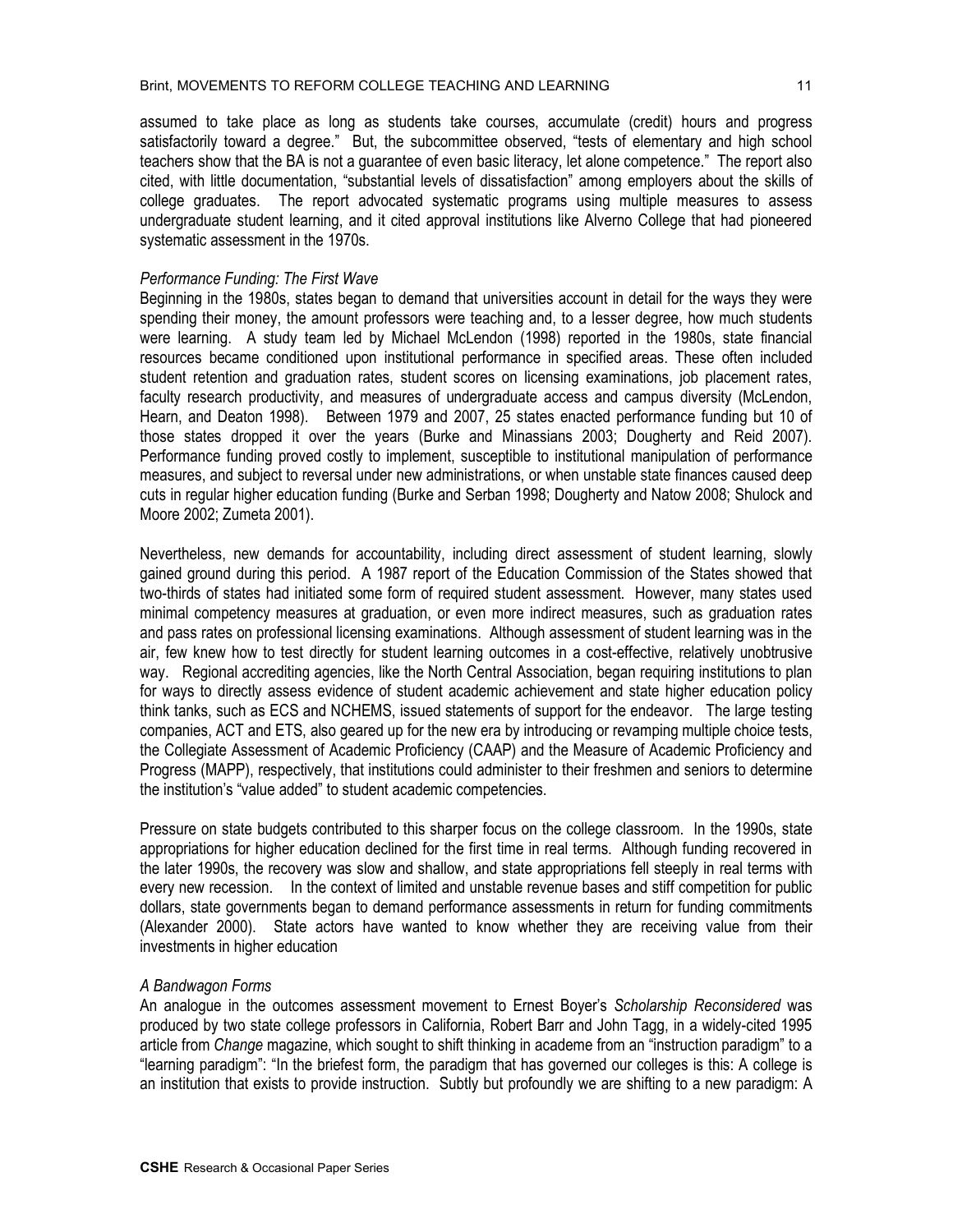college is an institution that exists to produce learning. This shift changes everything." (Barr and Tagg 1995: 1)

The article was marked by an internal contradiction, advocating deep understanding and sophisticated assessments grounded in "minds-on" problem-solving on one side, but at the same time supportive of external evaluations of learning. Few external evaluations of learning had, to this point, focused on assessments grounded in real-world problem solving or the ability to apply knowledge to new situations, and nearly all sought inexpensive, unsophisticated ways to assess student learning. Yet the idea of a shift to a "learning paradigm," resonated strongly among state educational bureaucrats and in the world of higher education policy think tanks.

By 2001, ten states, concentrated in the South and Midwest, had experimented with or adopted standardized multiple-choice testing of student learning outcomes in publicly supported institutions (Ewell 2001b). Although the idea of demonstrating institutional value-added to learning was gaining widespread appeal, few agreed on what types of learning should be measured or how it should be demonstrated. Some advocated discipline-specific knowledge, others more general cognitive skills (such as analytical thinking and writing), and still others wanted to focus on work-related skills. Some advocated multiple choice tests for their cost-effectiveness, but others concluded that higher level cognitive skills could not be demonstrated in this context and required the completion of more complex, "real world" tasks.

Nevertheless, the movement for direct measurement of student learning outcomes gained traction as higher education leaders in the national associations and regional accrediting bodies concluded that they could no longer ignore state pressures to "show results." The list of supporters for increased accountability included many of the foundations which were simultaneously supporting projects to reform teaching. Already active in promoting "assessment forums" at the annual meetings of the American Association for Higher Education, the Pew and Danforth Foundations provided grants to regional accrediting agencies in 1999 to work on criteria for collection of data on student learning outcomes.

Over the next five years, a gathering chorus of influential voices called for measurement of student learning outcomes and created demonstration projects to show how this measurement could be done. In 2000, the National Center for Public Policy and Higher Education, funded by several major foundations and led by the former Governor of North Carolina and educational reformer James B. Hunt, began to publish report cards about state higher education performance, including "incomplete" grades for all states on student learning. In the same year, ABET, the accrediting agency for engineering schools, began its *Engineering Criteria 2000* policy requiring outcomes measures and plans for continuous improvement based on results of outcomes assessments.

In 2002, the Pew Trusts provided funding to two leaders of the assessment movement, Margaret Miller and Peter Ewell, to demonstrate the possibility of measuring college learning in six states for future incorporation into the National Center for Public Policy and Higher Education's "Measuring Up" reports. In 2003, the Carnegie Corporation of New York and the Teagle Foundation sponsored the development of a new type of test of core academic skills, the Collegiate Learning Assessment, based on the use of document libraries to solve "real world" problems. In the same year, the national council of regional and disciplinary accrediting agencies, the Council for Higher Education Accreditation (CHEA), announced a policy of "mutual responsibility" between institutions and regional accrediting agencies for demonstrating student learning outcomes.

An opinion survey published by the Educational Testing Service, also in 2003, discovered evidence of public concerns about educational quality, stronger among political conservatives and high school educated people. Primed by questions linking costs to quality assurance, a majority surveyed by ETS agreed that colleges should provide evidence that they were producing the learning results they promised, if they were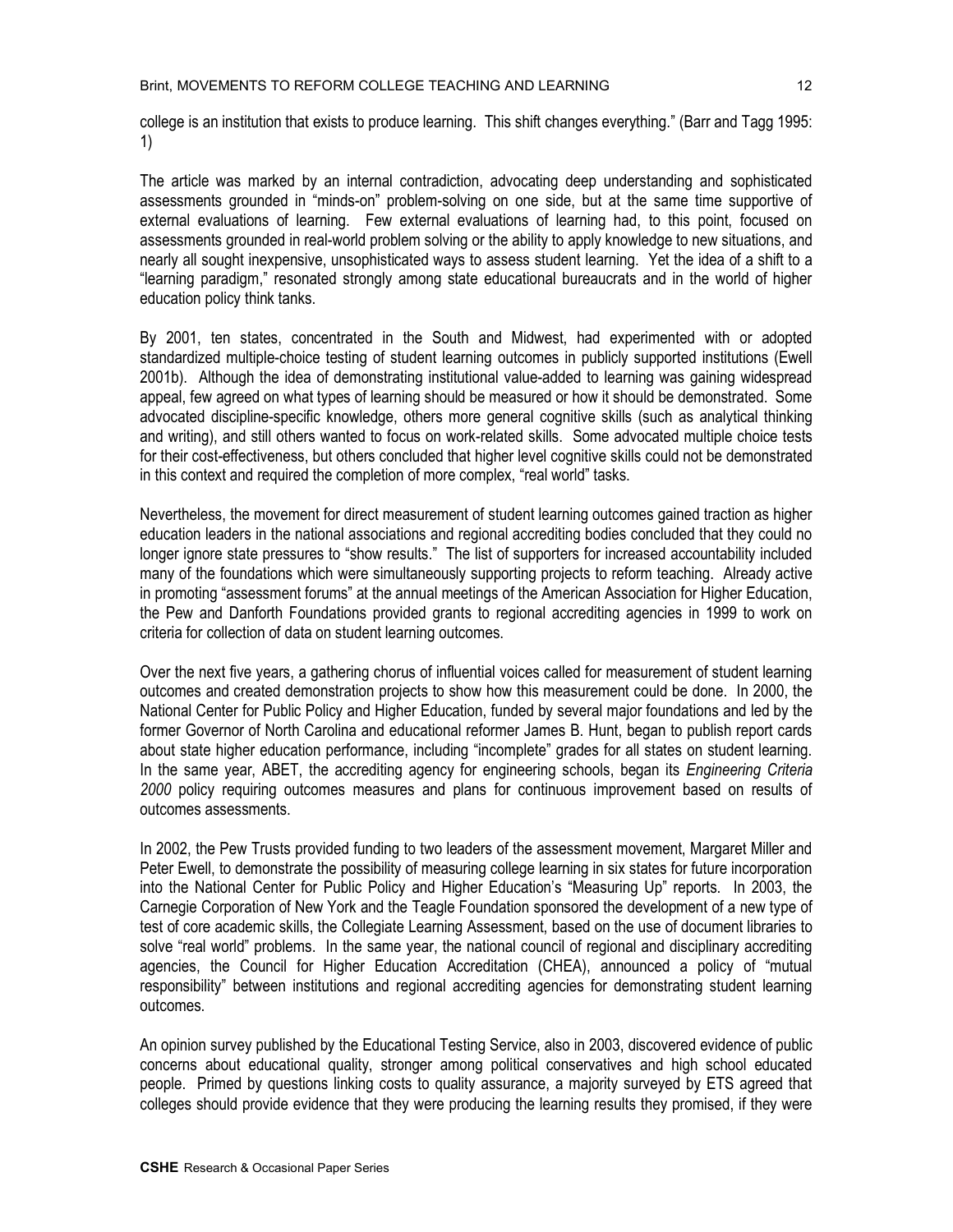going to continue to raise costs (ETS 2003). In 2004, the Business-Higher Education Forum argued for the first time in favor of assessments of student learning outcomes. Also in 2004, Miller and Ewell published their six-state report showing that states could demonstrate student learning outcomes through a variety of measures, including NAEP-like measurements to proficiency benchmarks. In 2004, the State Higher Education Executive Officers (SHEEO) launched a National Commission on Accountability in Higher Education, chaired by former Secretary Education Richard Riley and former Oklahoma Governor Frank Keating, both Republicans. The report they produced in 2005 concluded that most state systems "do not meet their intended purpose to improve and to provide evidence of student learning" and endorsed collection of data on student learning outcomes (National Commission on Accountability in Higher Education 2005).

### *The Spellings Commission and the VSA*

Buoyed by this cresting interest in higher education accountability, the Bush Administration turned its attention to higher education. Secretary of Education Margaret Spellings appointed a Commission on the Future of Higher Education, chaired by Texas businessman Charles Miller, to recommend reforms in higher education accountability. In 2004 and 2005, the Commission issued a number of preliminary reports critical of higher education's commitment to transparency, cost containment, and, most important, demonstration of results for student learning. In 2006, the Commission issued its final report, *A Test of Leadership,* which was highly critical of the performance of America's colleges and universities. The report dismissed previous efforts to bring accountability for student learning outcomes. "Despite increased attention to student learning results by colleges and universities and accreditation agencies, parents and students have no solid evidence, comparable across institutions, of how much students learn in colleges or whether they learn more at one college than another.

Similarly, policymakers need more comprehensive data to help them decide whether the national investment in higher education is paying off and how tax payer dollars could be used more effectively" (Commission on the Future of Higher Education 2006: 14). The Commission advocated measuring student achievement on a value-added basis that took into account students' previous achievements when assessing outcomes. It stated that this evidence should be made available to consumers and policy makers in an accessible, understandable way and it favored "meaningful" interstate comparison of student learning be encouraged and implemented in all states (ibid.: 4).<sup>14</sup>

The specter of high-stakes testing haunted many in academe, who argued that such tests would yield little of value for students studying such a wide variety of disciplines (see, e.g., Chatman 2007; Hawthorne 2008). The only way to test learning would be discipline-by-discipline, these educators argued, and this seemed an impossible task given the limited resources of colleges and universities and the limited capacity of state educational bureaucrats to grade such a wide variety of tests. An article by the assessment expert Trudy Banta summarized the experience of educators who had attempted to implement standardized tests of general intellectual skills, such as interpretation, critical analysis, and writing. Banta argued that such instruments primarily test entering ability; are not content neutral and therefore privilege students specializing in some disciplines more than others; contain questions and problems that do not match the learning experiences of all students at any given institutions; measure at best 30 percent of the knowledge and skills that faculty want students to develop. She also raised doubts, based on her own research, about the reliability of gain scores at the individual level, the extent to which students take such tests seriously, and the dangers posed by high-stakes testing on the potential narrowing of the higher education curriculum to focus on the skills and content emphasized in the tests (Banta 2007).

Leaders of the testing movement countered that tests of general skills were an important, if not the only important, measure of student achievement in college. Instead of relying on one test, they argued, multiple forms of assessment would be necessary – some to assess general skills, others to assess disciplinary knowledge, and still others to assess the "soft skills" required in leadership positions (see, e.g., Ewell 2003;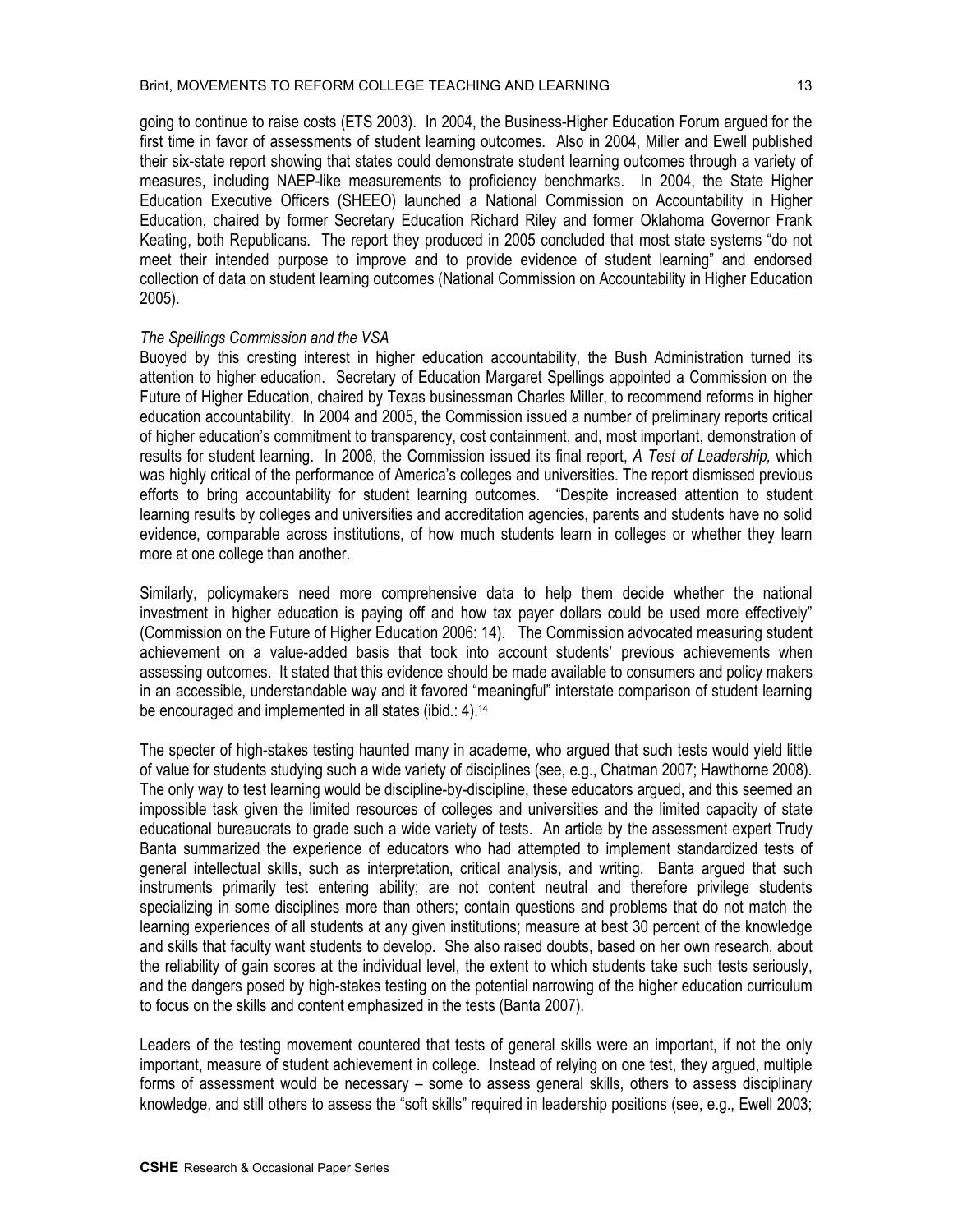Shulenberger 2008). Institutions could be responsible for these assessments, provided that they took their responsibilities seriously.

Following publication of the Spellings Commission report, attention in Washington shifted to the struggle over the reauthorization of the Higher Education Act of 1966, which had been languishing in Congress since 2003. The Bush Administration, which had already placed several accountability-minded trustees on the national Council for Higher Education Accreditation, proposed that the federal government take a larger role in quality assurance. Some influential Senators, including a leading Democrat, Edward M. Kennedy, argued for bringing higher education into an accountability structure parallel to that of No Child Left Behind. As in the case of NCLB, Kennedy wanted to focus on the education of minority and first-generation students by tying increased federal spending to increased federal responsibility for quality assurance. Following extensive lobbying by the higher education associations, Senator Lamar Alexander, a former Secretary of Education, was convinced to allow the existing system of voluntary accreditation to continue, and to bar the federal government from prescribing standards that these agencies were required to use in assessing institutional effectiveness. But, in exchange for his support, Alexander insisted that higher education institutions themselves take on the responsibility to measure student learning outcomes in a serious way.

The reauthorization passed without an enhanced federal role. Alexander's intervention led to the creation of the Voluntary System of Accountability (VSA), organized, with support from the Lumina Foundation, by two of the leading higher education associations, the National Association of Statue Universities and Land Grant Colleges and the American Association of State Colleges and Universities. The creators of VSA were very clear about wanting to avoid an NCLB-type system in which important subjects might be driven out of the curriculum. They were also very clear about the need for a voluntary system until such time as the validity of existing assessments could be definitively established. Finally, they were aware of the pressure they were under from state and federal education officials, who believed that the time had long passed for higher education institutions to take accountability seriously. As David Shulenburger, the Vice-President for Academic Affairs of NASULGC, put it: "Our detractors allege that we are unproductive, wasteful, and that our students benefit less than we have claimed….If it accomplishes nothing else, generating and publishing transparent, comparable, and meaningful data will serve to diminish the volume of those who believe we are hiding something" (Shulenburger, 2008: 21-2). VSA set as an explicit goal the development of a system of accountability that would "facilitate comparisons of learning outcomes among institutions of higher education."

Testing companies were quick to sense the opportunity to expand their higher education markets. ETS sponsored a national advisory panel to discuss the virtues and defects of existing instruments. ETS issued two reports on "creating a culture of evidence" (Dwyer et al. 2006, Millett et al. 2007). The first of the reports was influenced by the debate surrounding the Spellings Commission and the reauthorization of the Higher Education Act; the second by the triumph of the VSA approach. On the basis of the second report, the creators of VSA chose three tests as acceptable measures of institutional "value-added" to core academic skills: ETS's own Measurement of Academic Proficiency and Progress, ACT's Collegiate Assessment of Academic Proficiency, and the Council for Aid to Education's Collegiate Learning Assessment.

Of these three, the CLA elicited the most interest among policy makers and others who wanted to compare institutions. Like MAPP and CAAP, the CLA tested capacities for analysis and synthesis, not simple recall, but it tested these capacities using document libraries and real-life scenarios, rather than the true/false and multiple-choice format of more conventional instruments. Specifically, the CLA asked students to complete a performance task and two analytical writing tasks. Each performance task had its own document library that included a range of sources, such as letters, memoranda, research reports, newspaper articles, maps, and photographs. The performance task required students to answer open-ended questions about "a hypothetical but realistic situation." One sample question asked students to evaluate whether available data tend to support or refute claims about weaknesses in the construction of the wing of an airplane that a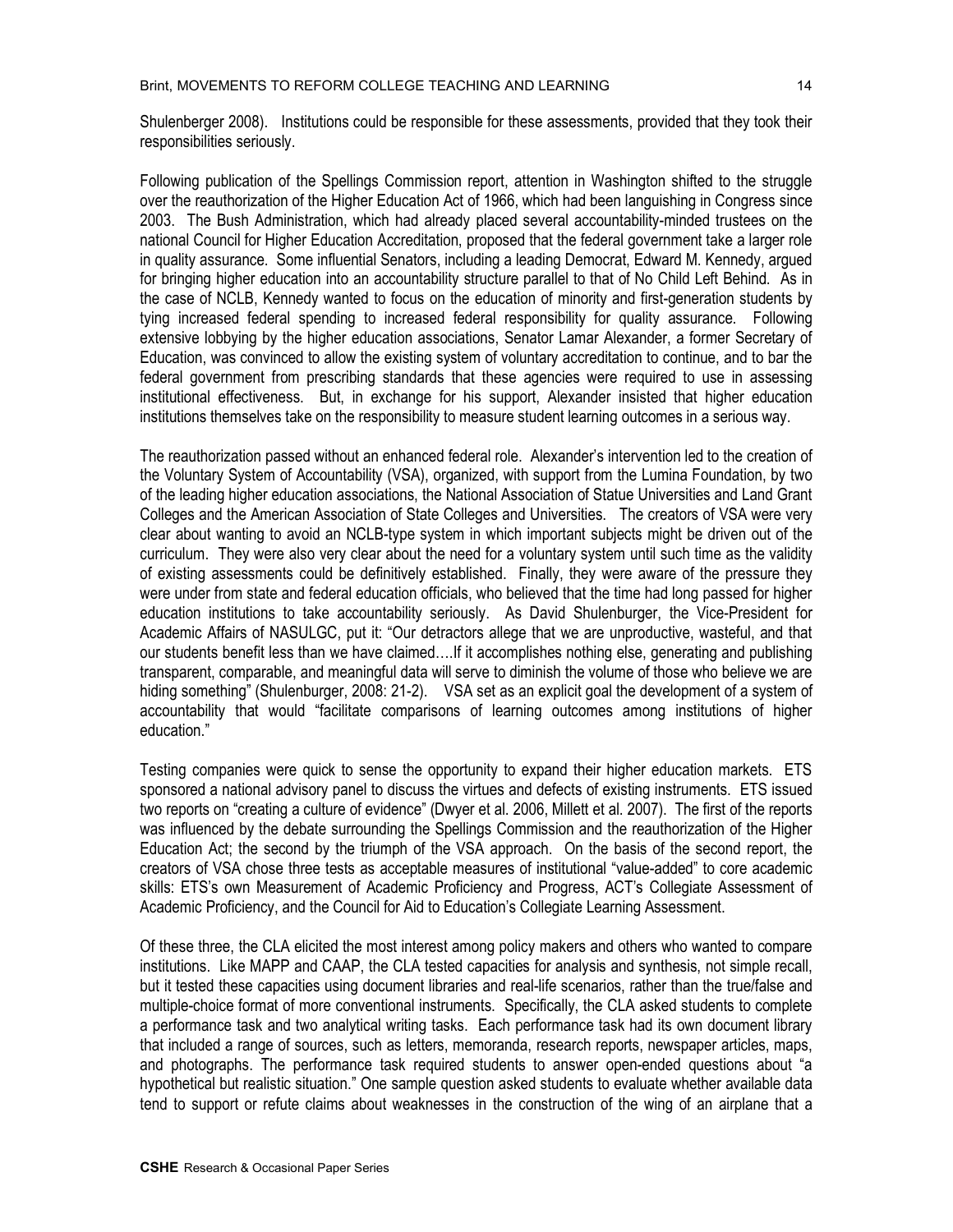fictitious company was planning to purchase for its sales force. The analytical writing tasks required students to make and critique arguments. One sample question asked students to make an argument that responded to the following claim: "There is no such thing as 'truth' in the media. The one true thing about the information media is that it exists only to entertain." Another asked students to evaluate whether fastfood restaurants contribute to childhood obesity based on a report about a research study.

As a measure of higher-level general skills learning outcomes, the CLA had clear strengths in comparison to multiple choice tests, but it was also not without weaknesses. At the institutional level of analysis, correlations with the SAT ranged from .73 to .88 for analytic writing tasks and .78 to .92 for performance tasks (Klein, Shavelson, and Benjamin 2007). Thus, at the institutional level, the CLA was highly correlated with the SAT, suggesting that aggregate CLA scores were strongly influenced by the average aptitude of incoming students and, further, that performance on the CLA (like performance on the SAT) might be influenced by socioeconomic background, rather than academic achievement. In state systems, less prestigious institutions tended to show greater gains than more prestigious institutions. Although the creators of CLA denied that ceiling effects could be a factor in these results, the fact remained that most entering freshmen at state flagship universities scored high on the test before any institutional effects came into play. Students at less prestigious branches of the university scored low and had more ground to gain.<sup>15</sup>

The creators of the CLA claimed that value-added information could be obtained with samples as small as 100. But small convenience samples represent an intrinsically weak base for institutional decision-making. Given the small sample sizes permitted by VSA, it was impossible to know whether differences among institutions were due to the composition of student samples by major fields of study or other student characteristics, differences in motivating incentives, or true institutional differences in educational effectiveness. Although the creators of CLA controlled for incoming SAT scores, they did not require controls for the disciplinary composition of samples. Samples composed mainly of communications majors, for example, would likely perform rather differently from samples composed mainly of engineering majors. The test therefore attributed "value-added" to institutions in some cases where changes might be more accurately attributed to disciplinary or other more specific educational experiences. <sup>16</sup> Moreover, the CLA did not regularly report total error or confidence intervals.

Many institutions put off implementation of tests of core academic skills prescribed by the VSA. Of the more than 300 institutions participating in VSA as of fall 2009, less than one-third had reported results of "core academic skills" using one of the three authorized testing instruments. Of those institutions reporting, the expected two-thirds reported results within a standard deviation for institutions with similar student academic ability profiles, but, oddly, among the remaining institutions three times as many reported results "above" (one standard deviation above) or "well above" (two standard deviations above) expected as reported results "below" or "well below" expected. Only five of 104 reporting institutions said that they were performing below expected levels.

#### *An Incremental Approach: CHEA and the Regional Accrediting Bodies*

The six regional accrediting agencies are organized and directed by academics (or former academics) as quality assurance agencies. The system was developed as an explicit alternative to state regulation of higher education. Although regional accrediting agencies are independent of the states, they are nevertheless subject to state recognition, which has proven to be an important lever. In 1989, federal regulations first required accrediting organizations to examine student learning outcomes as a condition of recognition. The efforts of the regional accrediting agencies to implement review rubrics and to train peer reviewers were aided by funds from the Pew Foundation. By the mid-1990s all six of the regional accrediting agencies had policies in place requiring institutions to demonstrate not only that they were tracking conventional measures of student success, such as four and six year graduation rates, but also had mechanisms in place to achieve established goals for student learning. In 1998, Congress formalized this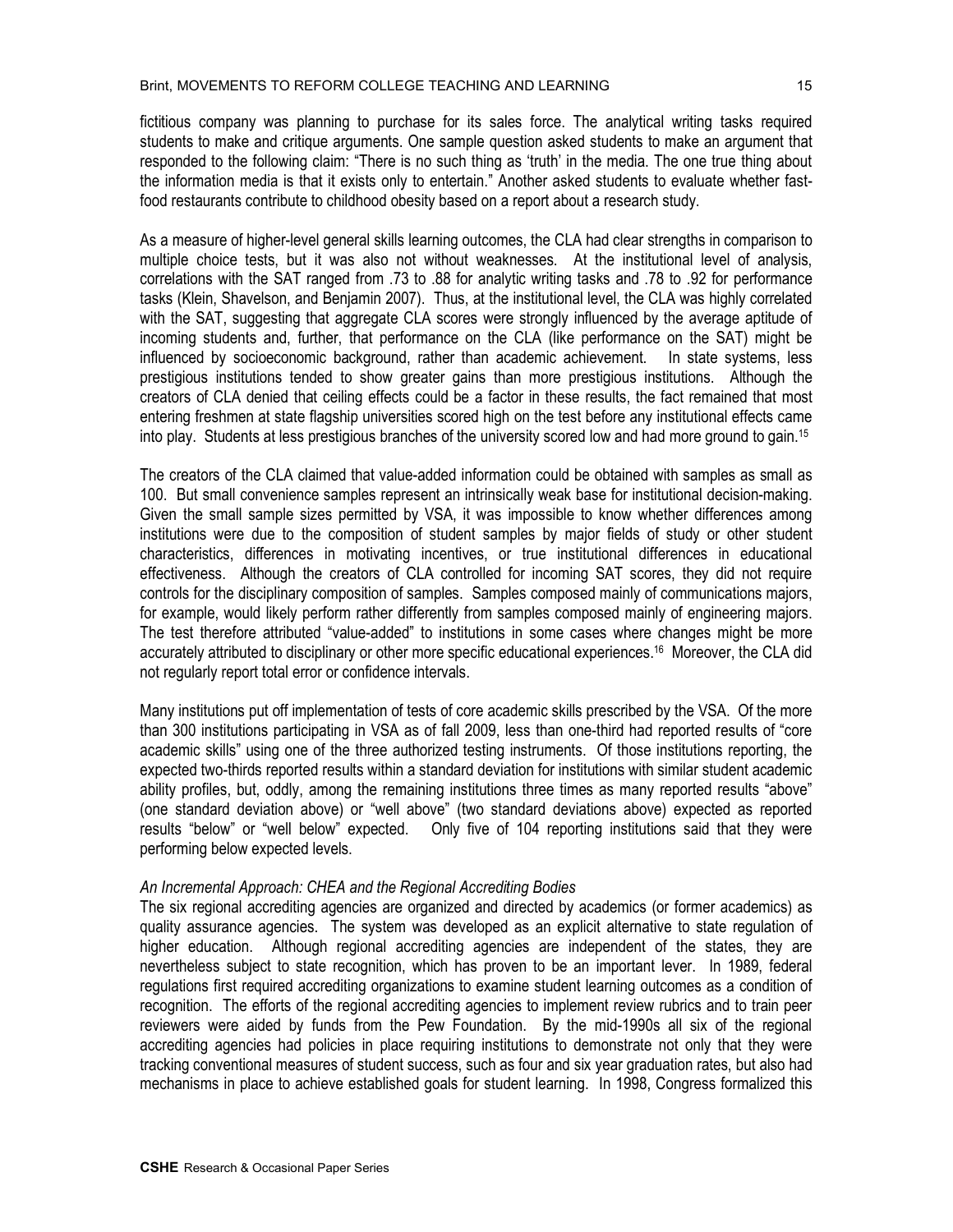commitment by making student achievement the first of nine areas in which the regional accrediting agencies were required to have standards.

While following federal directives for recognition, regional accrediting agencies have buffered institutions from state pressures for standardized testing. Some have allowed institutions to take responsibility for assessing and achieving a unique set of learning outcomes that institutions establish for themselves. Others have named a core set of learning outcomes that ought to be examined by all institutions. These typically encompass, at a minimum, critical and analytical thinking, written expression, and quantitative reasoning. Institutions and departments have been granted considerable autonomy so long as they provide evidence that they are establishing learning objectives and developing ways to assess and report the achievement of these objectives. This permitted a variety of assessment approaches, ranging from the presentation of portfolios of student work to requirements for integrative research papers in senior capstone courses. Others have built in learning objectives to required courses and required samples of work from these courses or adopted exit examinations as a way of determining whether learning objectives have been met. Although the regional accrediting bodies have developed elaborate procedures to ensure that institutions do more than pay lip service to their demands for evidence of student learning, accrediting requirements are nevertheless often treated as an encumbrance requiring the appearance of compliance without deeper commitments to the goals of evaluating student learning in a more rigorous and standardized way. Institutional autonomy has been fostered as well by the limited resources and experience of accrediting agencies; most, if not all, lack experience in evaluating evidence of student learning or the qualifications to establish clear standards by which to do so (Ewell 2001a).

Even so, by fostering a common demand for evidence about student learning, the "regionals" created much more attention to student learning outcomes than had existed before. In 2009, the National Institute for Learning Outcomes Assessment (NILOA), housed at the University of Illinois, fielded a study of the incorporation of assessment instruments. The study was funded by the Carnegie Corporation, the Lumina Foundation, and the Teagle Foundation. Officials at half of U.S. two and four-year institutions responded to the survey, and the vast majority (92 percent) said they were engaged in institution-level assessments of student learning. Most said they were using survey instruments like NSSE, but 39 percent said they were also using standardized tests of general knowledge and skill like CLA. At the program level, four of five respondents said they were assessing student learning outcomes in at least one program, and here portfolios dominated. Most said that accreditation was the primary driver of their interest in assessment (Kuh and Ikenberry 2009).

Engineering, with its competency based outlook and favorable attitude toward operational planning and evaluation, provided the most ambitious mechanism for transforming undergraduate education through reforms developed by its disciplinary accrediting board, the Accreditation Board for Engineering and Technology (ABET). ABET's *Engineering Critieria 2000* (EC 2000) offered both a more prescriptive orientation to expected outcomes of the undergraduate curriculum and stronger mechanisms for planning and demonstrating achievement of these outcomes. Specifically, EC 2000 required detailed published educational objectives, a process in which objectives were determined and evaluated, a curriculum that ensured achievement of these objectives, and a system for using results of assessments for continuous improvement of the effectiveness of the program. In addition, it established specific outcome criteria that all engineering graduates were, in theory, required to demonstrate. These included: the ability to apply knowledge of mathematics, science, and engineering; the ability to design and conduct experiments, as well as to analyze and interpret data; the ability to design a system, component, or process to meet desired goals; and the ability to identify, formulate, and solve engineering problems. The criteria also included social and communication skills, such as the ability to function on multi-disciplinary teams, to understand professional and ethical responsibility; to communicate effectively, and to demonstrate knowledge of contemporary issues (ABET 2000).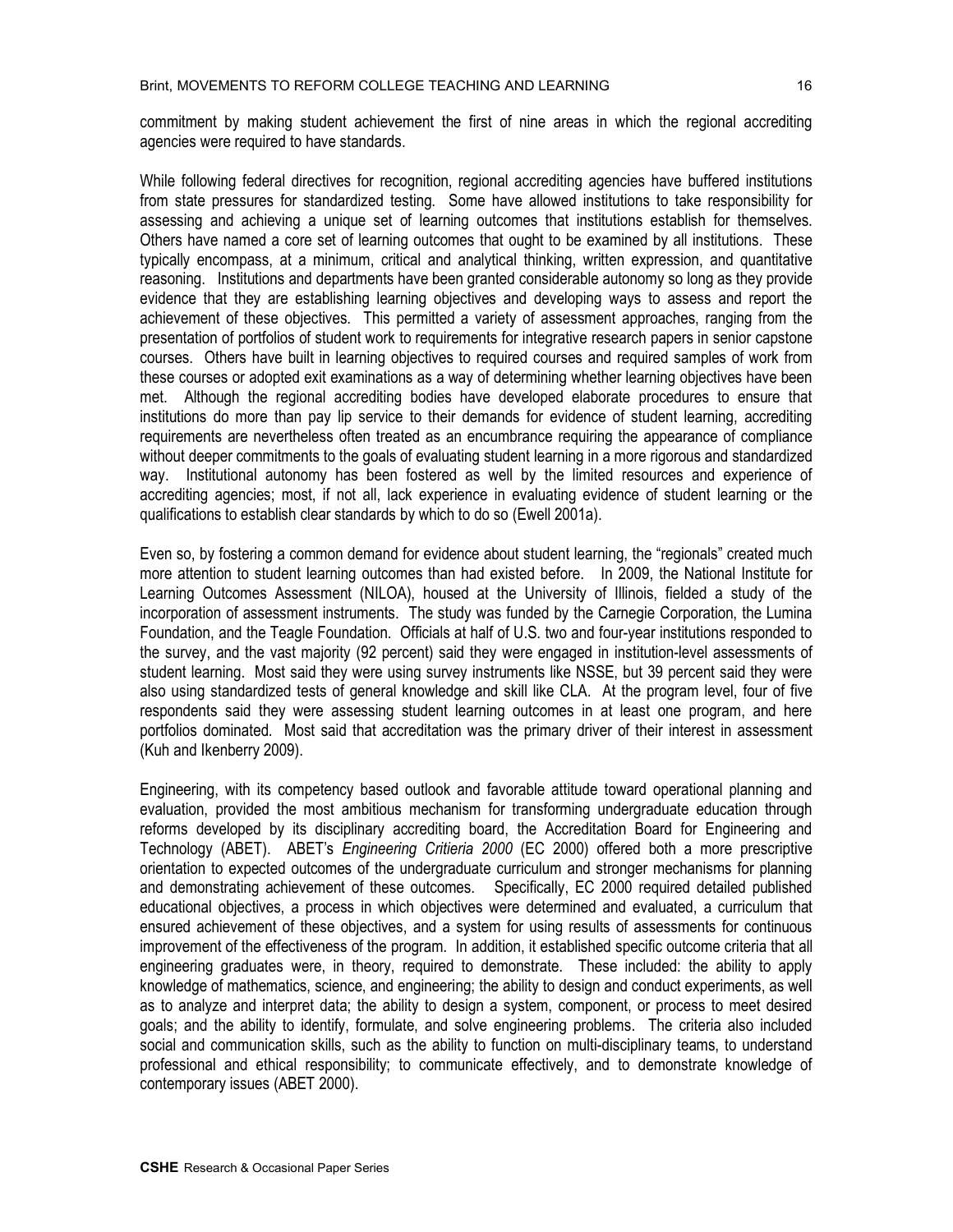Although evidence of change on written tests of engineering skills have not yet been published, a more subjective evaluation of *EC 2000* indicated that between half and two-thirds of faculty surveyed reported that they had increased their use of active learning methods, such as group work, design projects, case studies, and application exercises, to meet learning objectives. In this study, a comparison of 1994 and 2004 engineering graduates showed small, but significant self-reported gains in technical abilities, such as the application of mathematics and science to engineering problems. Students also self-reported more sizable increases in social areas specified by EC 2000: ability to work in teams, understanding of professional ethics, understanding of contemporary issues, and global cultural awareness (Latucca, Terenzini, and Volkwein 2006).

Outside of engineering, the controls imposed by accrediting agencies were still relatively weak by the end of the decade, but they were slowly changing the way institutions thought about the outcomes of higher education. Most institutions were engaged in assessing their contributions to student learning. Undergraduate program reviews had been institutionalized across the country, and although these varied dramatically in quality, they provided regular feedback to departments based on external, third-party review. Departments have been required to think, sometimes seriously, about what they expect students to gain from their programs and to provide at least skeletal evidence that these objectives were being met. Although most professors likely considered these assessments little more than a compliance issue, when they considered them at all, the "audit culture" (Tuchman 2009: 42-7; 144-5) was spreading with each new accreditation.

## **Consequences of the Two Reform Movements**

What in the end have the two movements for reform of college teaching and learning produced? The answer to this question depends on whether we look at their practical consequences, or their consequences for the legitimation of teaching work as a central part of the academic profession.

### *Practical Consequences of the Reform Movements*

Preparation for classroom teaching certainly improved during the period, thanks to the diffusion of basic training for graduate teaching assistants through the auspices of teaching centers. When Cummings and Finkelstein surveyed U.S. faculty in 1992, they found that only 30 percent of respondents said they had any training for teaching before they took their first jobs (Cummings and Finkelstein 2007). The proportion of graduate students receiving basic training for teaching has now more than doubled in recent cohorts (Golde and Dore 2001; Reinvention Center 2006).17

Classroom practices also changed dramatically in the direction advocated by the new progressives, even as part of their message was lost. Here the best data comes from the Higher Education Research Institute's (HERI) tri-annual studies of the American faculty. From the late 1980s through the mid-2000s, extensive lecturing showed a marked decline as a teaching method, even in public research universities, and cooperative (small group) learning opportunities a corresponding increase. Full-time college faculty increasingly said they were bringing their students into field settings; asking them to demonstrate their knowledge in front of class through oral presentations; relying on reflective writing and journaling; using reallife problems to illustrate lessons; and putting student-centered inquiry, rather than recitation of facts and concepts, at the center of their teaching work (Astin et al. 1991; DeAngelo et al. 2009; Dey et al. 1993; Lindholm et al 2002; Lindholm et al. 2005; Sax et al. 1996; Sax et al. 1999).

These changes have gone together with an expanded conception of the goals of undergraduate education. Consistent with principles of the new progressivism, the *American College Faculty* studies also show sharp increases in the centrality of social goals as well: reaching out to surrounding communities through community based research; teaching appreciation of multicultural diversity; and interest in using undergraduate education as a vehicle for promoting social change. Just as the  $20<sup>th</sup>$  century progressives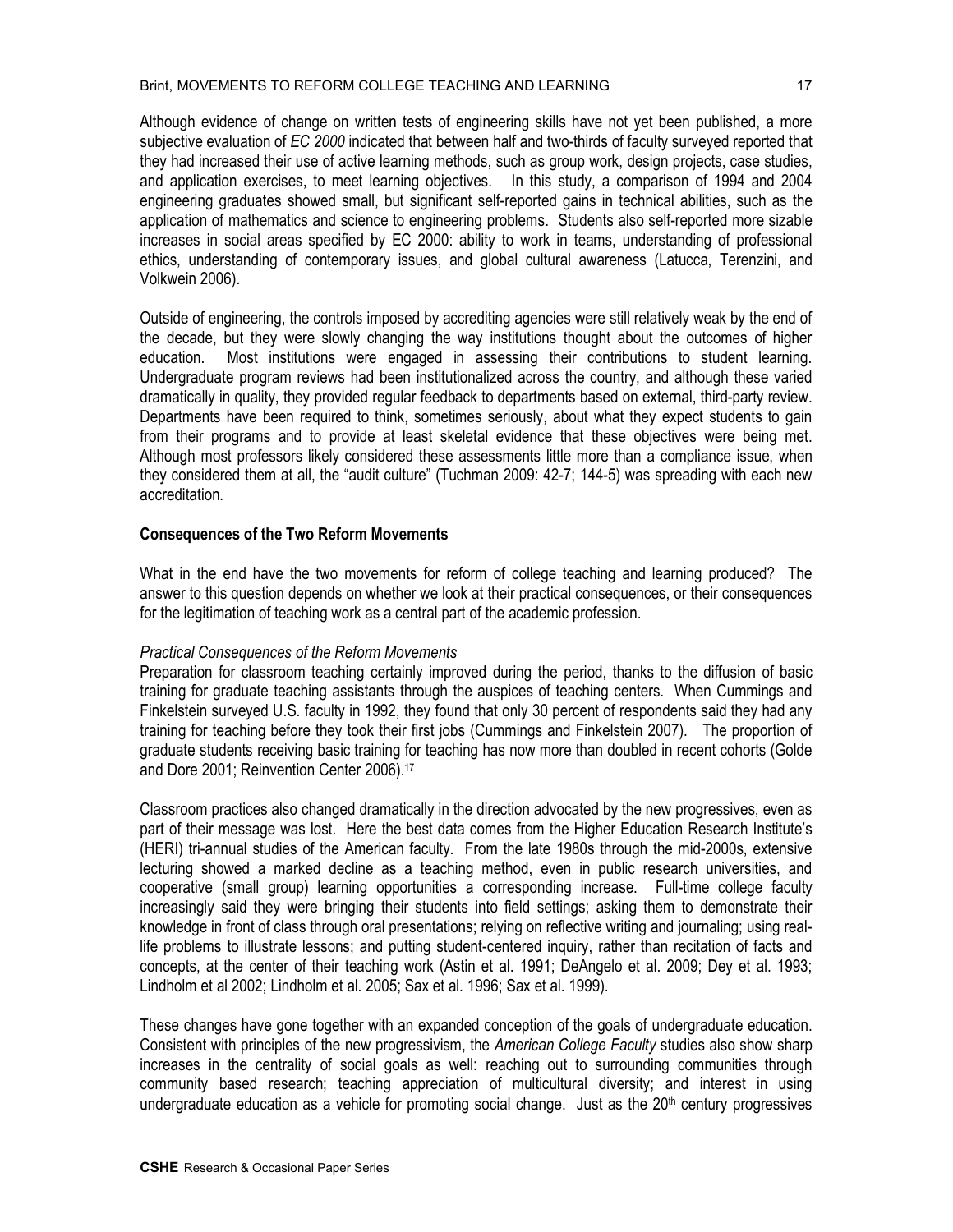socialized their ideals of citizenship through the schools, so too do college faculty now overwhelmingly endorse the goals of diversity and community engagement.

These preferences were evident in all segments of American four-year colleges and universities, as much in private colleges as in public universities. The main proponents of these changes have been younger and female faculty members (DeAngelo et al. 2007: 5, 9, 11), suggesting that the trends are likely to continue as older faculty retire and college teaching faculties become increasingly populated by women and those brought up in the norms of the new progressivism.

Active learning experiences reflect a time-honored way to engage the interests of students – particularly less academically-oriented students -- and are, in this sense, responsive to the changing demography of undergraduate student bodies. The changing demography of the professoriate provides complementary support. At the same time, the checklist character of progressive education has likely also mattered in its widespread adoption. Professors can ask themselves and mentally check off whether they have added hands-on learning experiences, collaborative learning projects, and readings that are responsive to diverse learners.

Active learning pedagogies have apparently not led to much change in student learning, however, at least in so far as this can be measured by students' performance on the CLA. Looking at a sample of 2400 students who took the CLA at the beginning of their freshman and middle of their sophomore years, sociologists Richard Arum and Josipa Roksa (2009) found that students had improved their critical thinking, complex reasoning and writings skills, as measured by the CLA performance task, by only .18 standard deviations, or an average seven percentile gain. Forty-five percent of students showed no change in their CLA scores. Arum and Roksa conclude that students' completion of three semesters of college had made a "barely noticeable" impact on the higher level cognitive skills tested by CLA.

Trend data from NSSE provide clues about why this may be so. These data show that many active and collaborative learning activities have grown more popular over time, while challenging requirements, such as the amount of time students spend studying per week and the number of 20 page papers they write, have remained static or fallen (NSSE 2000; NSSE 2008). In the 2008 NSSE report, nearly two-thirds of seniors in NSSE sample institutions said they studied 15 or fewer hours per week, and half said they had never written a paper of 20 pages or longer (NSSE 2008). In both cases, challenging requirements were less common in 2008 than those found eight years earlier.

The triumph of student consumerism lies at the heart of these trends. Many students have effectively resisted professorial demands for higher levels of effort by simply refusing to engage their studies at a deep level. Ethnographic studies indicate students have relied on posted lecture notes, the prevalence of relatively easy courses to fill out their schedules, and teachers' openness to negotiations concerning work demands and grades (see, e.g., Grigsby 2009; Moffatt 1989; Nathan 2005). Arum and Roksa report that more than 90 percent of students say they have talked to a professor about grades, but only one-quarter say they have talked to a professor about ideas presented in class. A majority of the 2400 college students in the Arum and Roksa study said they had not taken a course during the previous term that required a total of 20 pages of written work, and 25 percent said they had not taken a course that required even 40 pages of reading per week. Arum and Roksa conclude:

Given the small amount of time students spend studying, it is no surprise that they are not learning much. This is partly a consequence of lax demands and expectations, but it is careless to think that simply increased faculty demands will produce greater learning in higher education. The college experience is perceived by many students at the core as a social experience. The collegiate culture emphasizes sociability and encourages students to have fun, to do all the things they have not had a chance to do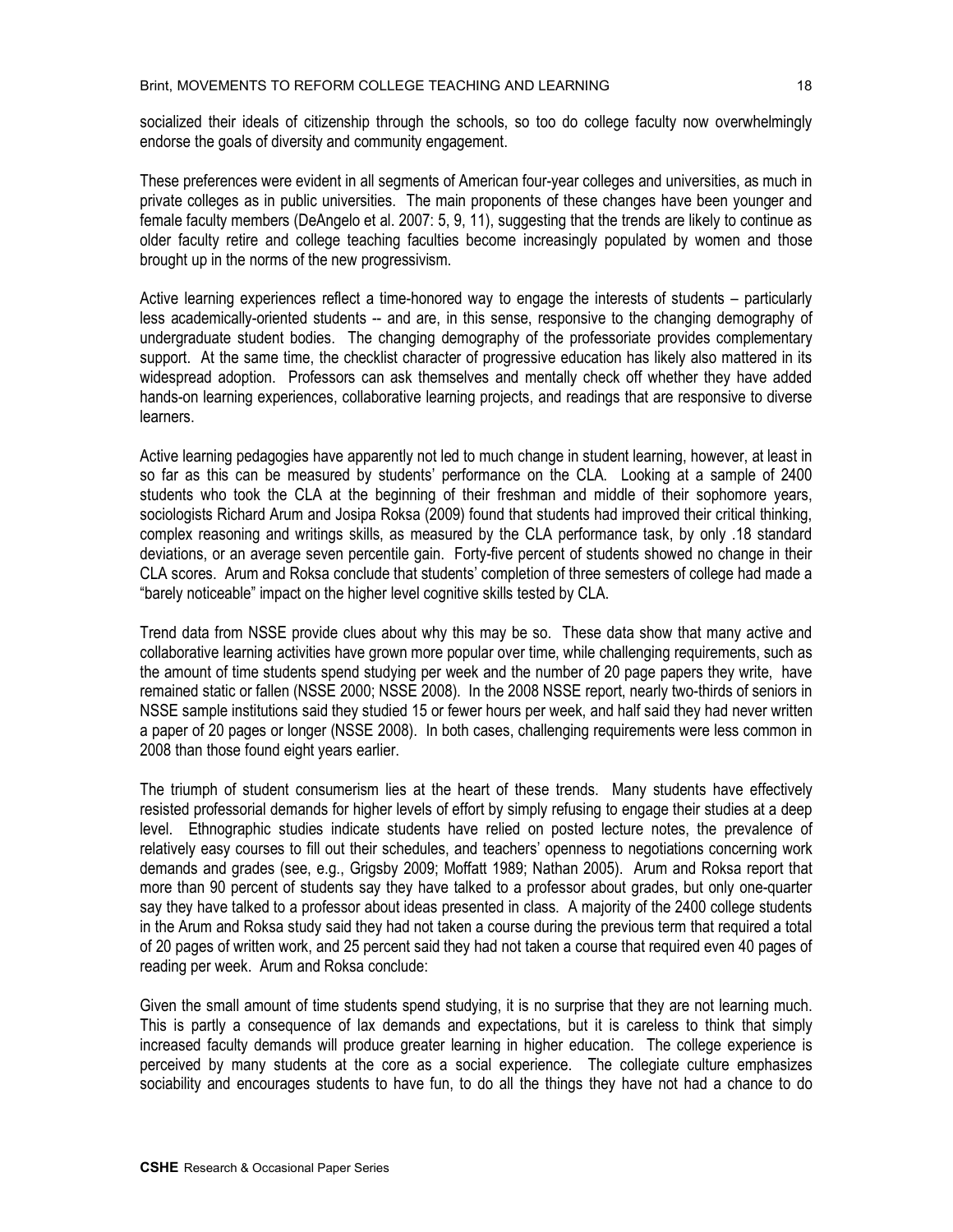19

before or may not have a chance to do after they enter 'the real world' of the labor market…(Arum and Roksa 2009:

131).

The current low expectations system of undergraduate education does not accurately describe the practices common at some liberal arts colleges or in some of the more demanding disciplines, such as engineering, math, physics, and foreign languages. But it does accurately describe the system of undergraduate education in most institutions and in a majority of non-STEM fields. The system exists because it serves the interests of all major actors who are in daily contact with the classroom. The majority of students see college as an investment, but also as a period of fun, friendship, and personal development before they begin adult life. While faculty members are interested in making their classes lively and interesting, they also want to preserve time for research, correspondence, committee work, and other socio-professional activities. Administrators at non-selective institutions have been more interested in reaching enrollment targets and raising retention and graduation rates than in encouraging challenging course work or requiring students to demonstrate cognitive growth (Bok 2006; Brint 2009; see also Arum and Roksa 2009: 141).

The states have proven to be strong advocates of assessing student learning outcomes, but weak implementers. Early efforts to assess student learning outcomes focused not on direct evidence, but rather on such indirect measures as retention and graduation rates, pass rates on state licensing examinations, and student satisfaction surveys. Today, the states have been persuaded to defer to the regional and professional accrediting associations to provide quality assurance and to the VSA to experiment with the construct validity of several tests of general intellectual skills and to use these tests to monitor the "valueadded" of institutions.

Neither the regional accrediting bodies nor the VSA has as yet transformed the college classroom by demanding evidence of student learning outcomes. Richer discussions are underway now about learning objectives, but the regional accrediting agencies have, for the most part, allowed institutions and departments to formulate their own objectives and to choose their own methods for demonstrating results. These choices reflect the cross-pressures of regional accreditation, dependent on the state but responsive to the voluntarism, decentralization, and discipline centered character of academic life. Similarly, the learning outcomes component of VSA has been slow to get off the ground. Its champions have wanted to allow for debate and discussion, and they have purposefully insisted on voluntary participation. But institutions have also dragged their heels when asked to provide evidence that could jeopardize their claims to excellence. VSA has also been plagued, too, by doubts about the validity of value-added tests as compared to criterion-referenced tests of competence. Thus, while national and trans-institutional actors have succeeded in shaping the environment of discussion, their efforts have met both passive and active resistance whenever they have attempted to prescribe tough standards for the assessment of student learning outcomes.

Explanations are required to explain the sometimes fierce rhetoric, but limited follow through of the states in the area of learning outcomes and accountability, more generally. The sociologist Jal Mehta (2007) has offered one explanation. In his view, higher education has been protected from accountability pressures by its greater degree of professionalization, including the more widespread autonomy of professors as compared to schoolteachers; its reputation for excellence in the broader public; and its larger private sector, which is practically immune from state accountability pressures. However, prestige has not proven to be a brake on demands for accountability in the public sector, and the vulnerability of the public sector is now abundantly clear. Political factors consequently appear to be more important reasons for the preservation of teaching autonomy in higher education. These political factors include the ability of higher education advocates to exploit doubts about the effectiveness of K-12 reform, partisan turnover in the governing coalitions of the states, and, in particular, the capacity so far of higher education associations and regional accrediting bodies to assure key legislators that they would implement accountability measures responsive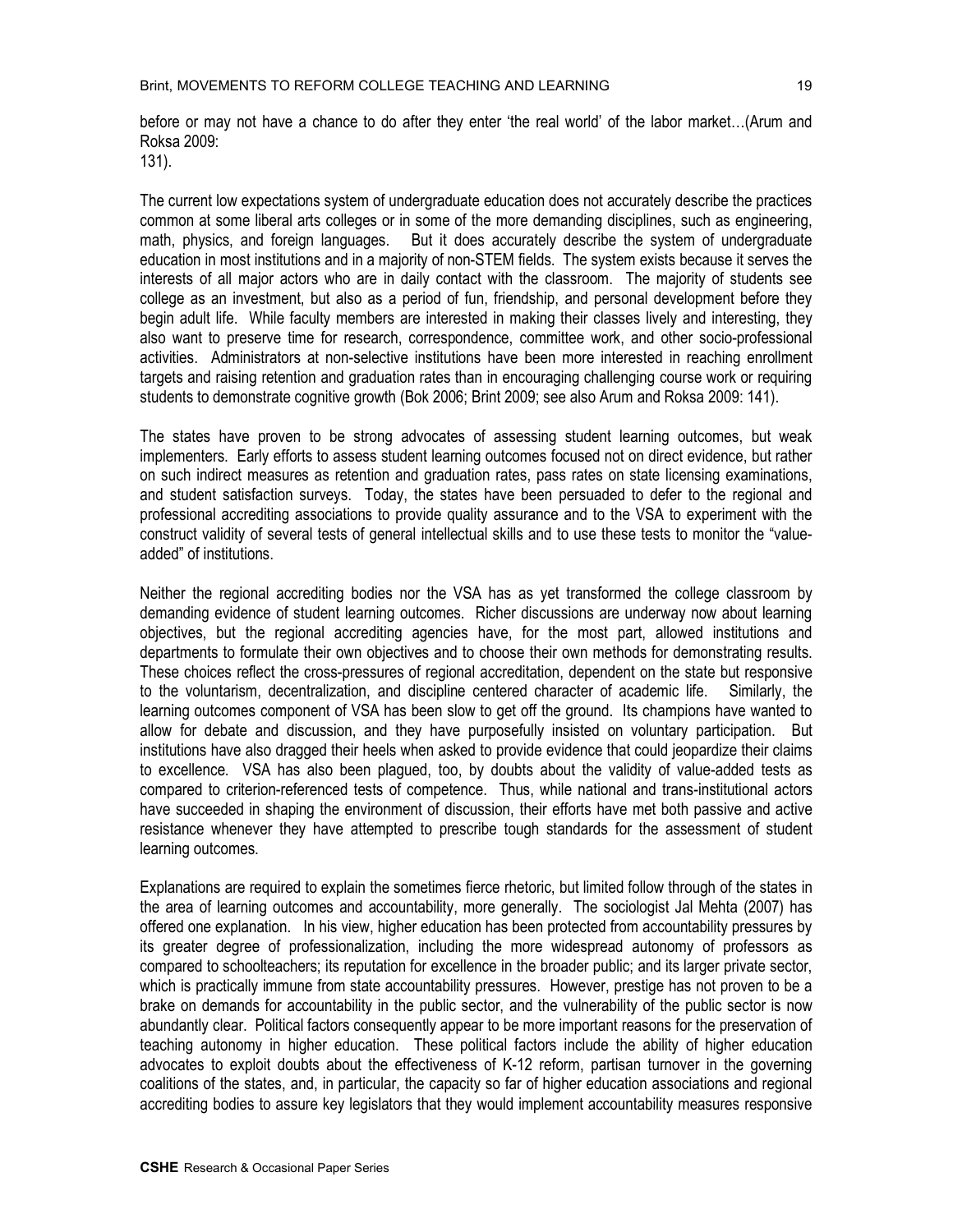to public interest in quality assurance. Nor do most states currently have the resources to fund third-party implementation and scoring of tests like the CLA.

Thus, the most obvious consequences of two decades of reform have been the diffusion of active learning pedagogies and limited adoption of weak accountability measures. These will clearly not be enough to change the social relations of learning currently prevailing in most college classrooms. Instead, improvement will require the establishment of higher expectations and more challenging course requirements. They will also require wider penetration of the practices of teaching for understanding developed by Shulman and others. A taste for confrontation with student culture will be essential for college teachers to make progress in improving students' academic skills and stimulating their interests in the life of the mind. And so, too, will rigorous assessment of the success of their efforts.

#### *Consequences of the Legitimation of Teaching Identities*

Even as course requirements leveled off or fell, the academic profession's self-concept was effectively altered by ideologies that placed teachers, rather than researchers, in the spotlight. The teaching reform and accountability movements have had perhaps their greatest success in raising the legitimacy of teaching as an object of concern and as a central identity for academics. In the most recent national survey of postsecondary faculty, more three-quarters identified teaching as the most important activity in their professional lives (Schuster and Finkelstein 2007: 87). The faculty as a whole reported that 60 percent of its work time was spent on average in teaching related activities, as compared to 15 percent on research (ibid. 88). Only the natural and social sciences and engineering showed any reapportionment of effort in the direction of research (ibid. 91). In addition, institutions more often required evidence of "teaching excellence" in applications for positions; such evidence was required in 60 percent of advertisements placed in *the Chronicle of Higher Education* (Meizlish and Kaplan 2008). These requirements grew at research universities, as much as baccalaureate and masters granting institutions, and particularly in the arts and humanities.

The establishment of teaching as an accepted core identity for professors solved the problem of status inconsistency first identified by Caplow and McGee, but it also augured an era in which the academic profession was measurably diminished both in its aspirations and its accomplishments. Ernest Boyer wished to maintain scholarship at the center of the profession. Yet the *American College Faculty* surveys suggest that the centrality of scholarly contributions has itself slowly eroded in the face of the participatory practices and eleemosynary goals of professors. Among full-time faculty in public doctoral-granting universities, interest in becoming an authority in one's field declined by 10 percent between 1989 and 2004, before increasing a bit in 2007. Interest in obtaining recognition from colleagues for scholarly achievements showed a similar level of decline. Indeed, obtaining recognition from colleagues for one's scholarly contributions was no longer a goal held by a majority of faculty in public master's granting institutions, even as helping others remained a primary goal. American college faculty outside of private universities were more likely to say in 2007 that helping others in difficulty was a more important goal than becoming an authority in one's field or obtaining recognition from colleagues for scholarly contributions (DeAngelo et al. 2007).

These data suggests that support for teaching did not preserve scholarship as the unifying feature of the academic profession, the promise of *Scholarship Reconsidered*, but rather that college teaching was transformed from more of a scholarly profession into more of a helping profession. This transformation was aided, not only by the decoupling of the teaching-centered academy from the research-centered academy, but by the success of a modern version of educational progressivism which catered to the interests of students in undemanding classes while reducing requirements for student performance.

At the same time that they begin to confront the consumerist and utilitarian norms of student culture, American academics may soon find it necessary to recreate the research centered hierarchy of the era of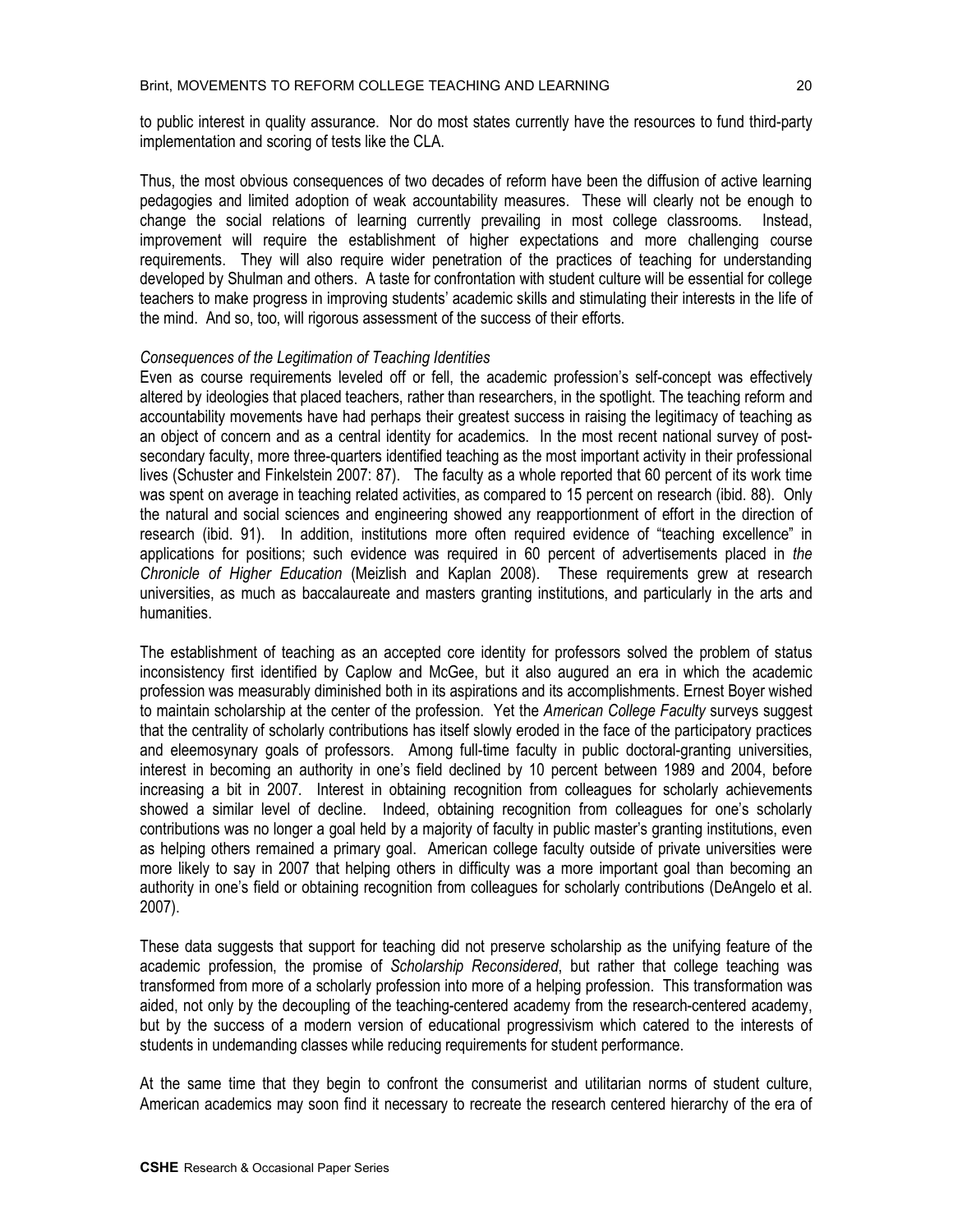Jencks and Riesman's academic revolution. After decades of U.S. dominance, in recent years European scholars have taken over the lead in scientific publication. During the 1990s, the EU15 overcame the United States as the world's largest scientific producing region. Where U.S. scientists produced nearly 40 percent of papers in the early 1970s, their share was down to one-quarter by the mid-2000s (NSB 2007). Although the U.S. remains far ahead in articles with the highest citation rates, this gap is also closing (Horta and Veloso 2007). Other countries have improved their infrastructures for scientific production and the quality of their graduate programs. According to a 2007 survey, U.S. professors reported less time spent on research than professors in a number of countries, including Canada, Japan, Korea, Hong Kong, and China (Cummings and Finkelstein, cited in Jaschik 2009).18 Moreover, some three out of five of U.S. professors characterized themselves as primarily or leaning toward teaching, rather than research, as their primary involvement, as compared to 30 to 40 percent of professors surveyed in five other developed countries (Canada, Hong Kong, Japan, Korea, and the United Kingdom). When weighing their involvement in teaching against research, the profile of U.S. professors resembled that of Brazilian and Mexican academics more than that of professors in developed countries (Cummings, personal communication).

These data are disturbing if one believes that the transmittal of the skills and practices of research and scholarship are at the center of the social contribution that university professors can make. Of course, the top research universities and liberal arts colleges will maintain a primary focus on the values of scholarship and the powers of mind that scholarship develops. But this is a narrow circle, and many faculty members at less prestigious institutions, empowered by Ernest Boyer and his followers, have been led to challenge its influence as elitist and remote from the everyday problems of students. As the academic profession has divided, the more numerous teaching group has begun to develop its own, non-scholarly norms of practice emphasizing active learning experiences and social service goals. Boyer expected pluralism to strengthen the usefulness and unity of the profession. But one might well ask, in the wake of the unintended consequences of *Scholarship Reconsidered*, whether a strong academic profession can be one whose sense of itself is focused more on active learning and civic engagement than investment in the disciplinary worlds of scholarship. College teaching and learning can be greatly improved, it is true, but professors should resist efforts at improvement that undermine the ultimate source of the profession's strength.

#### **REFERENCES**

Accreditation Board for Engineering and Technology (ABET). 2000. *Criteria for Accrediting Engineering Programs*. Baltimore: ABET, Inc.

Adelman, Clifford. 2007. "Death to Value-Added." www.insidehighered.com/views/2007/01/26/banta. Retrieved October 30.

Adler, Paul S., Seok-Woo Kwon, and Charles Heckscher. 2008. "Professional Work: The Emergence of Collaborative Community." *Oganizational Science* 19: 359-376.

Alexander, F. King. 2000. "The Changing Face of Accountability." *Journal of Higher Education* 71: 411-31.

American Association of Colleges and Universities (AAC&U). 2002. *Greater Expectations: National Panel Report.* Washington, DC: AAC&U.

---. 2004. *Our Students' Best Work: A Framework for Accountability Worthy of Our Mission.* Washington, DC: AAC&U.

Arum, Richard and Josipa Roska. 2009. *Academically Adrift: Limited Learning on College Campuses.* Unpublished manuscript, Department of Sociology, New York University.

Astin, Alexander W.1993. *What Matters in College? Four Critical Years Revisited.* San Francisco: Jossey Bass.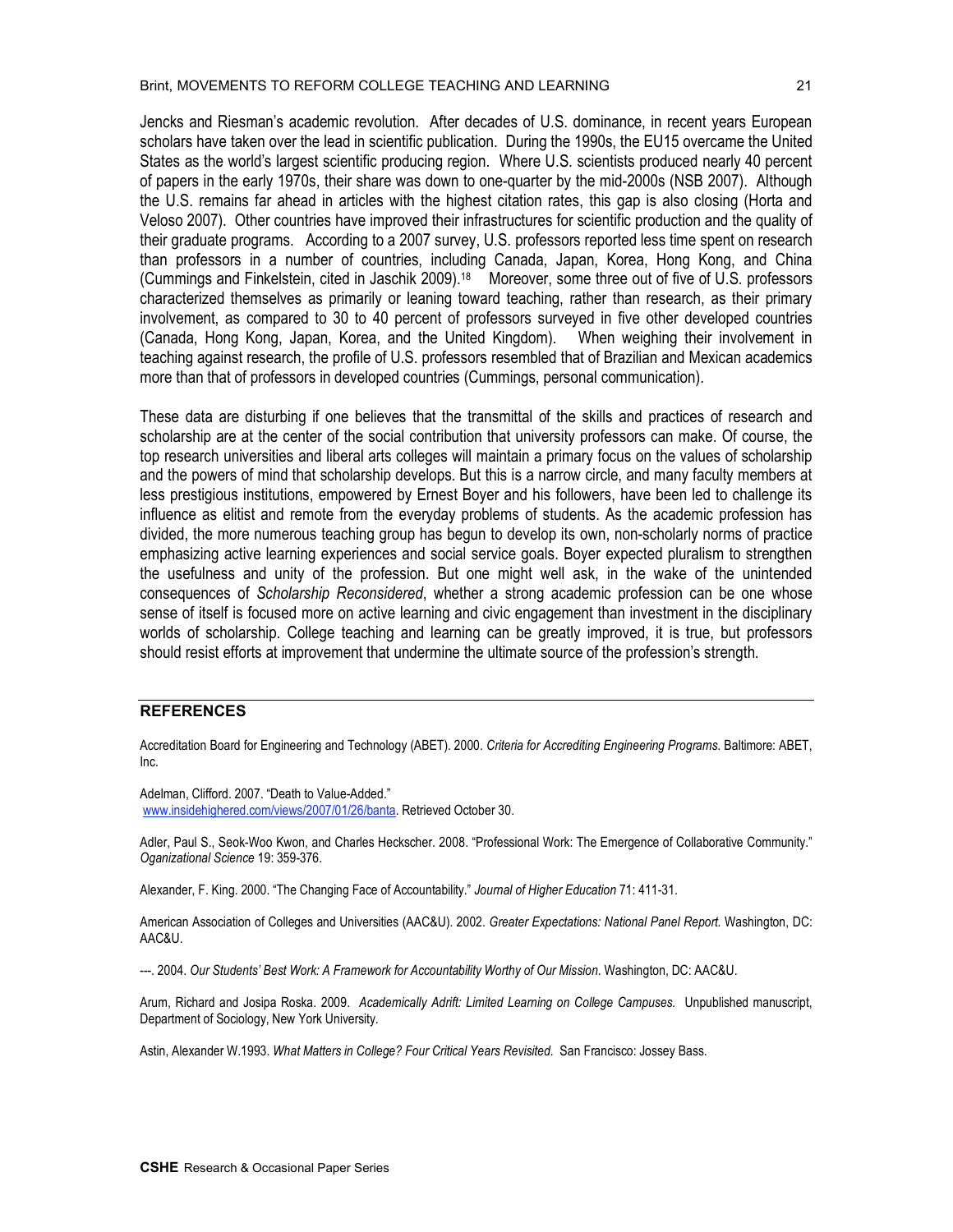Astin, Alexander W., Eric L. Dey, and William S. Korn. 1991. *The American College Teacher: National Norms for 1989-90 HERI Faculty Survey.* Los Angeles, CA: Higher Education Research Institute, Graduate School of Education, University of California, Los Angeles.

Babcock, Philip S. and Mindy Marks. 2009. "The Falling Time Cost of College: Evidence from a Half Century of Time Use Data." Unpublished paper, Department of Economics, University of California, Santa Barbara and Department of Economics, University of California, Riverside.

Banta, Trudy. 2007. "A Warning on Measuring Learning Outcomes." *Inside Higher Education* (January 27). www.insidehighered.com/views/2007/01/26/banta. Retrieved October 12, 2008.

Barr, Robert B. and John Tagg. 1995. "From Teaching to Learning: A New Paradigm for Undergraduate Education. *Change* 27 (November/December): 12-25.

Barzun, Jacques. 1968. *The American University: How It Runs, Where It is Going*. Chicago: University of Chicago Press.

Bass, Randall. 1999. "The Scholarship of Teaching: What's the Problem?" www.doiit.gmu.edu/Archives/Feb98/randybass\_3A.htm. Retrieved July 3, 2009.

Bernassi, Victor A. E.J. O'Brien and Lee F. Seider. 1998. *The 1998 National Survey of New Faculty Hiring Practices.* Paper presented at the Lilly Conference on College University Teaching. Boston, MA.

Boice, Robert. 1992. *The New Faculty Member: Supporting and Fostering Professional Development.* San Francisco: Jossey-Bass.

Bok, Derek. 2006. *Our Underachieving Colleges*. Princeton: Princeton University Press.

Bowman, Nicholas A. In Press. "Can First-Year College Students Provide Accurate Self-Reports About Their Learning and Development?" *American Educational Research Journal*.

Boyer, Ernest L. 1991. *Scholarship Reconsidered: Priorities of the Professoriate*. Princeton: Carnegie Foundation for the Advancement of Teaching.

Braun, Henry. 2009. "Finding the Value in Value-Added." Paper presented at the 3<sup>rd</sup> SERU Research Symposium. University of California-Berkeley (May).

Brint, Steven. 2007. "Saving the Soul of Professionalism: Eliot Freidson's Institutional Ethics and the Defense of Professional Autonomy." 2006. *Knowledge, Work, and Society* 4: 99-123.

---. 2008. "The Spellings Commission and the Case for Professionalizing College Teaching." 2008. *Academe* 94 (May-June): 21-24.

---. 2009. "Student Culture in an Age of Mass Consumerist Higher Education." Unpublished paper presented at Teachers College, Columbia University (March).

Brint, Steven, Allison M. Cantwell, and Robert A. Hanneman. 2008. "The Two Cultures of Undergraduate Academic Engagement." *Research in Higher Education* 49: 383-402.

Burke, Dolores L. 1988. *A New Academic Marketplace.* Westport, CT: Greenwood Press.

Burke, Joseph C. (ed.) 2005. *Achieving Accountability in Higher Education: Balancing Public, Academic and Market Demands.* San Francisco: Jossey-Bass.

Burke, Joseph C. and Andreea M. Serban (eds.) 1998. *Performance Funding for Public Higher Education: Fad or Trend?* New Directions for Institutional Research #97. San Francisco: Jossey-Bass.

Burke, Joseph C. and Henrik Minassians. 2003. *Performance Reporting: "Real" Accountability or Accountability Lite. Seventh Annual Survey.* Albany: Rockefeller Institute of Government.

Business-Higher Education Forum. 2004. *Public Accountability for Student Learning in Higher Education.* Washington, DC: American Council on Education.

Caplow, Theodore and Reece J. McGee. 1958. *The Academic Marketplace.* New York: Basic Books.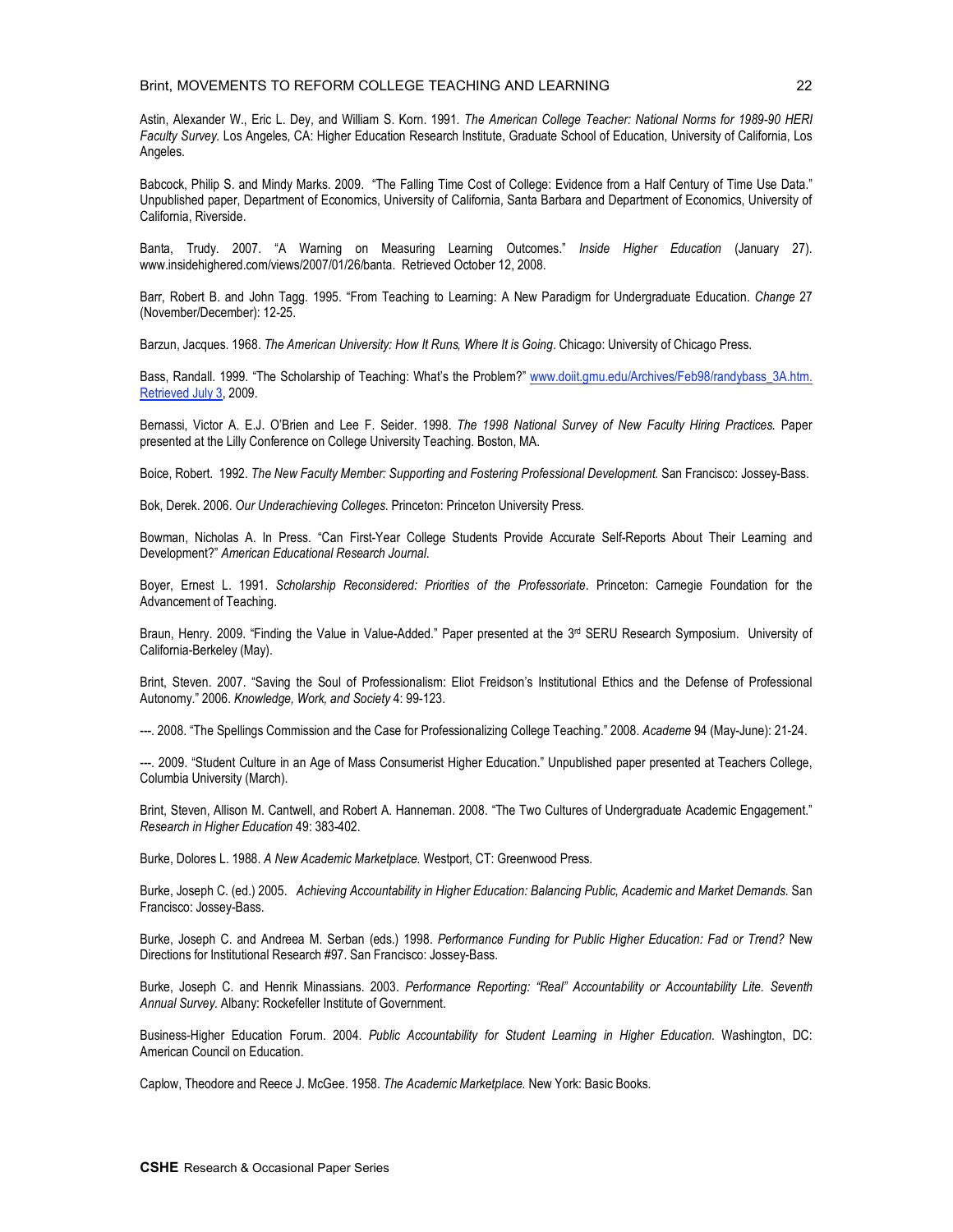Carini, Robert M., George D. Kuh, and Stephen P. Klein. 2006. "Student Engagement and Student Learning: Testing the Linkages." *Research in Higher Education* 47: 1-32.

Chatman, Steve. 2007. *Institutional Versus Academic Discipline Measures of Student Experience: A Matter of Relative Validity*. Berkeley: Center for Studies in Higher Education. CSHE 8.07 (May).

Chickering, Arthur W. and Zelda Gamson. 1987. "Seven Principles for Good Practice in Undergraduate Education." *AAHE Bulletin* 39: 3-7.

The Commission on the Future of Higher Education. 2006. *A Test of Leadership: Charting the Future of U.S. Higher Education.* Washington, DC: The Commission on the Future of Higher Education. A Report of the Commission Appointed by Secretary of Education Margaret Spellings.

Cremin, Lawrence. 1961. *The Transformation of the School, 1876-1957.* New York: Random House.

Cummings, William S. 2009. Personal communication.

Cummings, William S. and Martin J. Finkelstein. 2007. "The Changing Academic Professioin in the United States." Unpublished paper presented at the Hiroshima Conference on the Changing Academic Profession.

DeAngelo, Linda, Sylvia Hurtado, John H. Prior, Kimberly R. Nelly, Jose Luis Santos, and William S. Korn. 2007. *American College Teacher: National Norms for the 2007-2008 HERI Faculty Survey.* Los Angeles: Higher Education Research Institute.

Dey, Eric L., Claudia E. Ramirez, William S. Korn, and Alexander W. Astin. 1993. *The American College Teacher: National Norms for the 1992-93 HERI Faculty Survey.* Los Angeles: Higher Education Research Institute, Graduate School of Education, University of California, Los Angeles.

Diamond, Robert M. and Bronwyn E. Adams. 1997. *Changing Priorities at Research Universities 1991-1996.* Syracuse: Syracuse University Center for Instructional Development.

Dougherty, Kevin J. and Rebecca S. Natow. 2009. "The Political Origins of State-Level Performance Funding for Higher Education." Unpublished paper. Teacher's College, Columbia University.

Dwyer, Carol A., Catherine M. Millet and David G. Payne. 2006. *A Culture of Evidence: Post-Secondary Assessment and Learning Outcomes.* www.ets.org. Retrieved November 16, 2008.

Eaton, Judith S. 2008. "The Future of Accreditation?" *www.insidehighered.com/layout/set/print/views/2008/03/24/eaton.* Retrieved May 14, 2008.

Edgerton, Russell. 2009. Personal communication.

Education Commission of the States. 1983. *Report of the Task Force on Education and Economic Growth.* Denver: Education Commission of the States.

Educational Testing Service. 2003. *Quality, Affordability and Access: Americans Speak of Higher Education.* Princeton: ETS. www.ets.org/media/2003/report.pdf. Retrieved January 4, 2007.

Ewell, Peter T. 2001a. *Accreditation and Student Learning Outcomes: A Proposed Point of Departure.* Washington, DC: Council on Higher Education Accreditation.

---. 2001b. "Statewide Testing in Higher Education." *Change* 33 (March-April): 50-70.

---. 2005. "Can Assessment Serve Accountability: It Depends on the Question." In Joseph. C. Burke and Associates (eds.) *Achieving Accountability in Higher Education: Balancing Public, Academic, and Market Demands.* San Francisco: Jossey-Bass.

Ewell, Peter T. and Dennis P. Jones. 2006. "State-Level Accountability for Higher Education: On the Edge of a Transformation." In Nancy B. Shulock (ed.) *Practitioners on Making Accountability Work for the Public.* San Francisco: Jossey-Bass. New Directions for Higher Education 135.

Ewell, Peter T. and Margaret A. Miller. 2005. *Measuring Up on College-Level Learning.* San Jose, CA: National Center for Public Policy in Higher Education.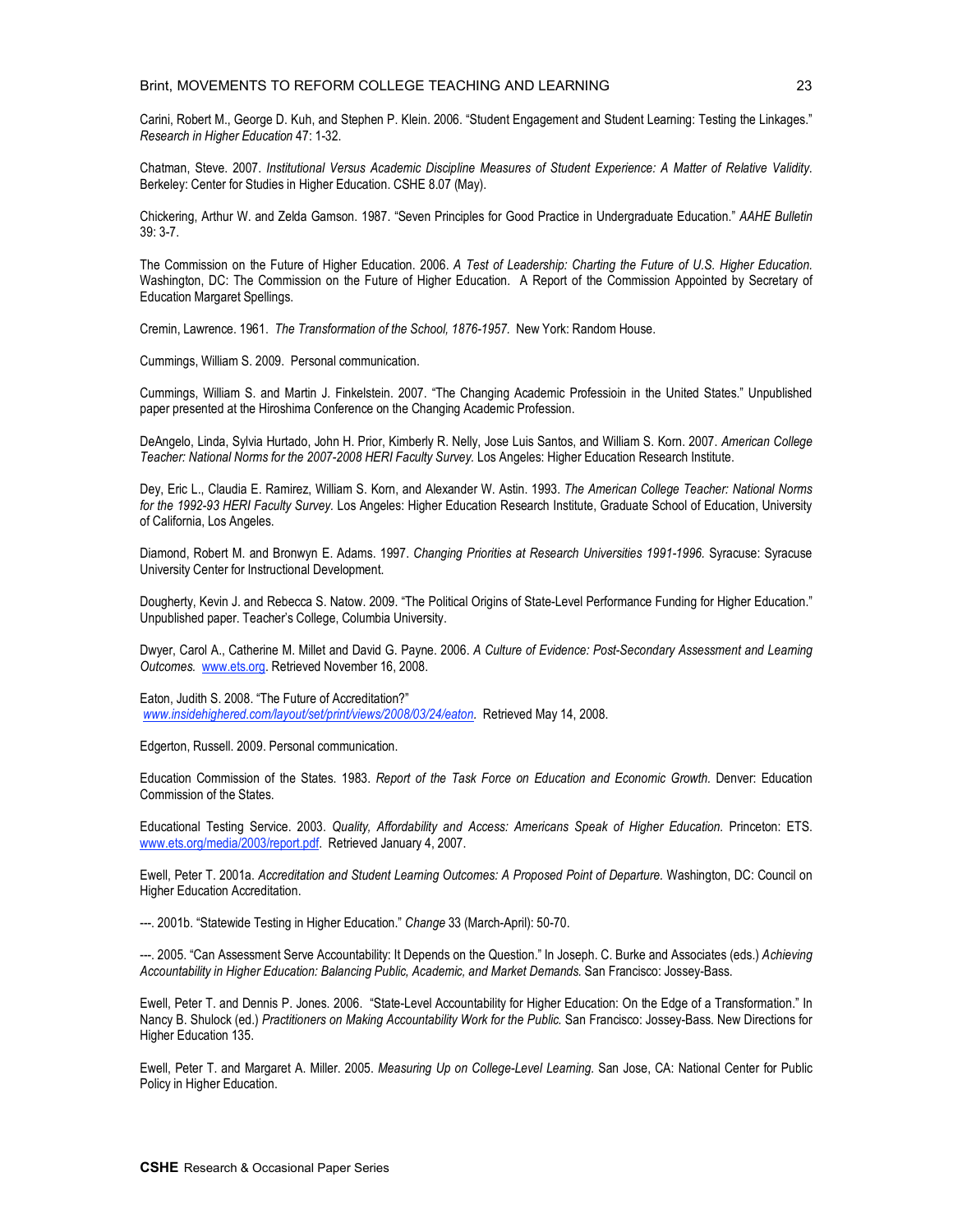#### Brint, MOVEMENTS TO REFORM COLLEGE TEACHING AND LEARNING

Freidson, Eliot. 2005. *Professionalism: The Third Logic.* Chicago: University of Chicago Press.

Galvez, Antonio, Mercedes Maqueda, Manuel Martinez-Bueno and Eva Valdivia. 2000. "Scientific Publication Trends in the Developing World – What can the Volume and Authorship of Scientific Articles Tell Us About Scientific Progress in Various Regions?" *American Scientist* 88: 526-533.

Glassick, Charles M., Mary Taylor Huber, and Gene I. Maeroff. 1997. *Scholarship Assessed: A Special Report on Faculty Evaluation.* San Francisco: Jossey-Bass.

Glenn, David. 2009. "Wary of the Budget Knife, Teaching Centers Seek to Sharpen Their Role." *Chronicle of Higher Education* (August 18). http://chronicle.com/article/Wary-of-the-Budget-Knive-Teaching/48049. Retreived August 18, 2009.

Golde, Chris M. and Timothy M. Dore. 2001. *At Cross Purposes: What the Experiences of Doctoral Students Reveal about Doctoral Education.* www.phd-survey.org. Retrieved August 4, 2006. A Report prepared for the Pew Charitable Trusts.

Grigsby, Mary. 2009. *Life through the Eyes of Students*. Albany: State University of New York Press.

Grubb, W. Norton. 1996. *Working in the Middle: Strengthening Education and Training for the Mid-Skilled Labor Force.* San Francisco: Jossey-Bass.

Hawthorne, Joan. 2008. "Accountability and Comparatability: What's Wrong with the VSA Approach?" *Liberal Education* 94 (2): 24.

Horta, Hugo and Francisco Veloso. 2007. "Opening the Box: Comparing EU and US Scientific Output by Scientific Field." *Technological Forecasting and Social Change* 74: 1334-1356.

Huber, Mary Taylor and Patricia Hutchings. 2005. *The Advancement of Learning: Building the Teaching Commons.* San Francisco: Jossey-Bass.

Jaschik, Scott. "Out of the Loop." *www.insidehighered.com/news/2009/06/12/survey.* Retrieved August 31, 2009.

Jencks, Christopher and David Riesman. 1967. *The Academic Revolution.* New York: Doubleday Anchor.

Johnson, Valen E. 2003. *Grade Inflation: A Crisis in College Education*. New York: Springer-Verlang.

Katkin, Wendy. 2009. Personal communication.

Kerr, Clark. 1963. *The Uses of the University*. Cambridge, MA: Harvard University Press.

Klein, Stephen, Richard Shavelson, and Roger Benjamin. 2007. *Collegiate Learning Assessment Pulse: Setting the Record Straight.* www.cae.org/pulse.%206. February.

Kuh, George D. 2009. "The National Survey of Student Engagement: Conceptual and Empirical Foundations." In Robert Gonyea and George D. Kuh (eds.) *Using Student Engagement Data in Institutional Research, New Directions for Institutional Research,* No. 141. San Francisco: Jossey-Bass.

Kuh, George D. and Stanley Ikenberry. 2009. *More than You Think, Less than We Need: Learning Outcomes Assessment in American Higher Education.* Champaign, IL: National Institute for Learning Outcomes Assessment.

Kuh, George D., Jillian Kinzie, John H. Schuh, and Elizabeth J. Whitt. 2005. *Assessing Conditions to Enhance Educational Effectiveness: The Inventory for Student Engagement and Successes.* San Francisco: Jossey-Bass.

Ladd, Everett C., Jr. 1979. "The Work Experience of American College Professors: Some Data and an Argument." In *Current Issues in Higher Education.* San Francisco: Jossey-Bass.

Lattuca, Lisa R., Patrick T. Terenzini, and J. Fredericks Volkwein. *Engineering Change: A Study of the Impact of EC 2000.* Baltimore: ABET, Inc.

Lazerson, Marvin, Ursula Wagener, and Nichole Shumanis. 2000. "Teaching and Learning in Higher Education, 1980-2000." *Change* (May/June): 13-19.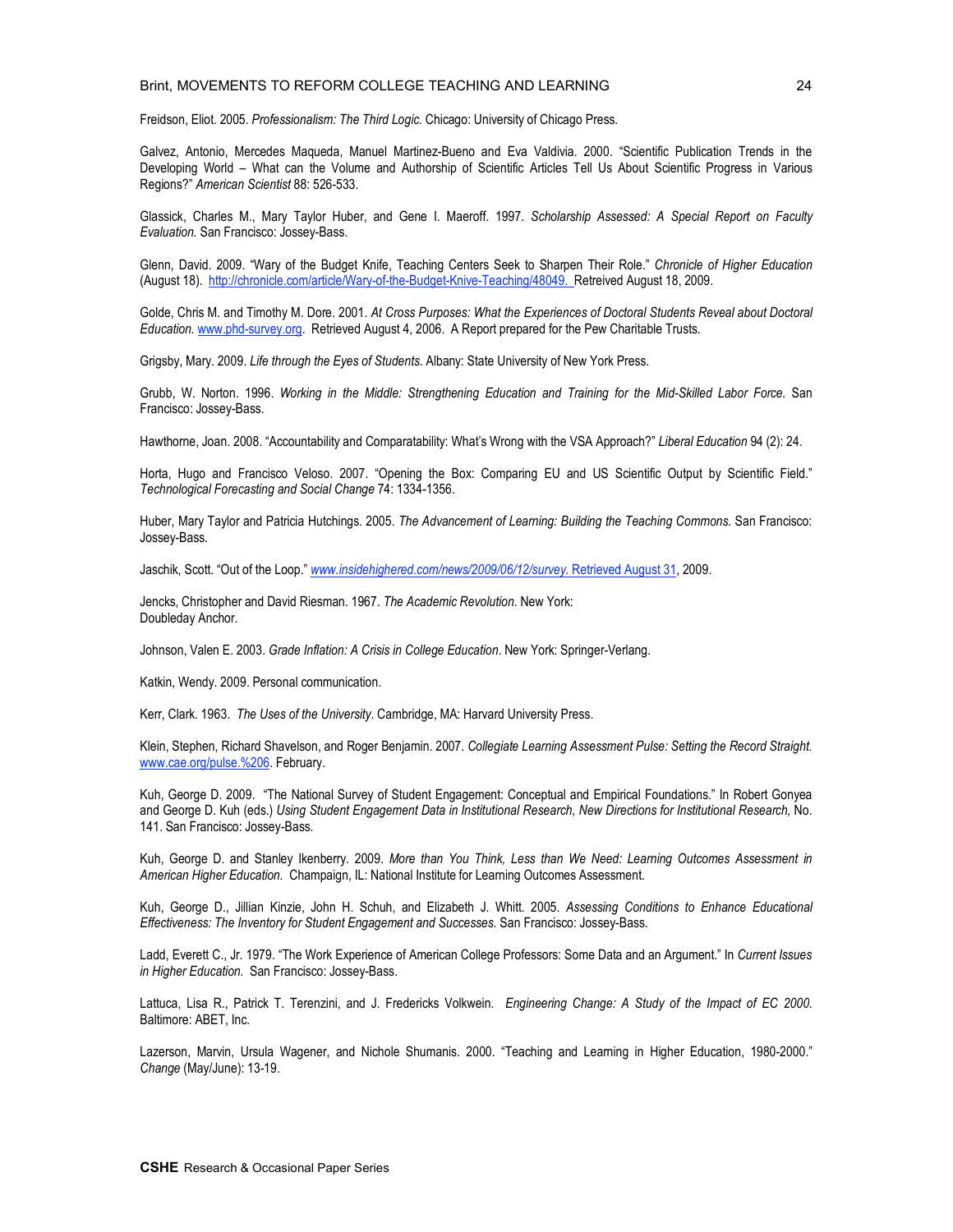Lesgold, Alan, Michael J. Feuer, and Allison M. Black (eds.) 1997. *Transitions in Work and Learning.* Washington, DC: National Academy Press. U.S. Department of Education, Office of Educational Research and Improvement.

Lindholm, Jennifer A., Alexander W. Astin, Linda J. Sax, and William S. Korn. 2002. *The American College Teacher: National Norms for the 2001-02 HERI Faculty Survey*. Los Angeles: Higher Education Research Institute, Graduate School of Education, University of California, Los Angeles.

Lindholm, Jennifer A., Katalin Szelenyi, Sylvia Hurtado, and William S. Korn. 2005. *The American College Teacher: National Norms for the 2004-2005 HERI Faculty Survey*. Los Angeles: Higher Education Research Institute, Graduate School of Education, University of California, Los Angeles.

Lusterman, Seymour. 1977. "Education in Industry." New York: The Conference Board. Report No. 719.

McLendon, Michael K., James C. Hearn, and Russell Deaton. 2006. "Called to Account: Analyzing the Origins and Spread of State Peformance-Accountability Policies for Higher Education." *Educational Evaluation and Policy Analysis* 28: 1-24.

McLendon, Michael K., Donald P. Heller, and Steven P. Young. 2005. "State Postsecondary Policy Innovation: Politics, Competition, and the Interstate Migration of Policy Ideas." *Journal of Higher Education* 76: 363-400.

Mehta, Jal. 2007. "Does Professional Status Affect Demands for Accountability? Comparing K-12 and Higher Education." Unpublished paper, Harvard University, Graduate School of Education.

Meizlish, Deborah and Matthew Kaplan. 2008. "Valuing and Evaluating Teaching in Academic Hiring: A Multi-disciplinary, Cross-Institutional Study." *Journal of Higher Education* 79: 489-512.

Miller, Richard I., Hongyu Chen, Jerome B. Hart, and Clyde B. Killian. 1990. "New Approaches to Faculty Evaluation – A Survey, Initial Report." Athens, Ohio: Ohio University. Report submitted to the Carnegie Foundation for the Advancement of Teaching.

Millett, Catherine M., Leslie M. Stickler, David G. Payne, and Carol A. Dwyer. 2007. *A culture of Evidence: Critical Features of Assessments for Postsecondary Student Learning.* Princeton: Educational Testing Service.

Moffatt, Michael. 1989. *Coming of Age in New Jersey: College and American Culture.* New Brunswick: Rutgers University Press.

Nathan, Rebekah. 2005. *My Freshman Year: What a Professor Learned by Becoming a Student.* Ithaca: Cornell University Press.

National Commission on Accountability in Higher Education. 2005. *Accountability for Better Results: A National Imperative for Higher Education.* Washington, DC: State Higher Education Executive Officers.

National Governors Association. 1986. *A Time for Results: The Governros' 1991 Report on Education.* Washington, DC: National Governors' Association.

National Institute of Education Study Group on the Conditions of Excellence in American Higher Education 1984. *Involvement in Learning: Realizing the Potential of American Higher Education.* Washington, DC: National Institute of Education.

National Research Council (NRC). 2005. *Measuring Literacy: Performance Levles for Adults.* Washington, DC: National Academies Press.

National Science Foundation, Division of Science Resources Statistics. 2007. *Changing U.S. Output of Scientific Articles 1988- 2003.* Derek Hill, Alan I. Rapaport, Rolf F. Lehming, and Robert K. Bell. Arlington, VA: National Science Foundation.

National Survey of Student Engagement (NSSE). 2000. *The NSSE 2000 Report: National Benchmarks of Effective Educational Practice.* Bloomington, IN: Indiana University, Center for Postsecondary Research.

---. 2008. *Promoting Engagement for All Students: The Imperative to Look Within. 2008 Results*. Bloomington, IN: Indiana University, Center for Postsecondary Research.

Osborne, David and Ted Gaebler. 1992. *Reinventing Government: How the Entrepreneurial Spirit is Transforming the Public Sector.* New York: Penguin Books.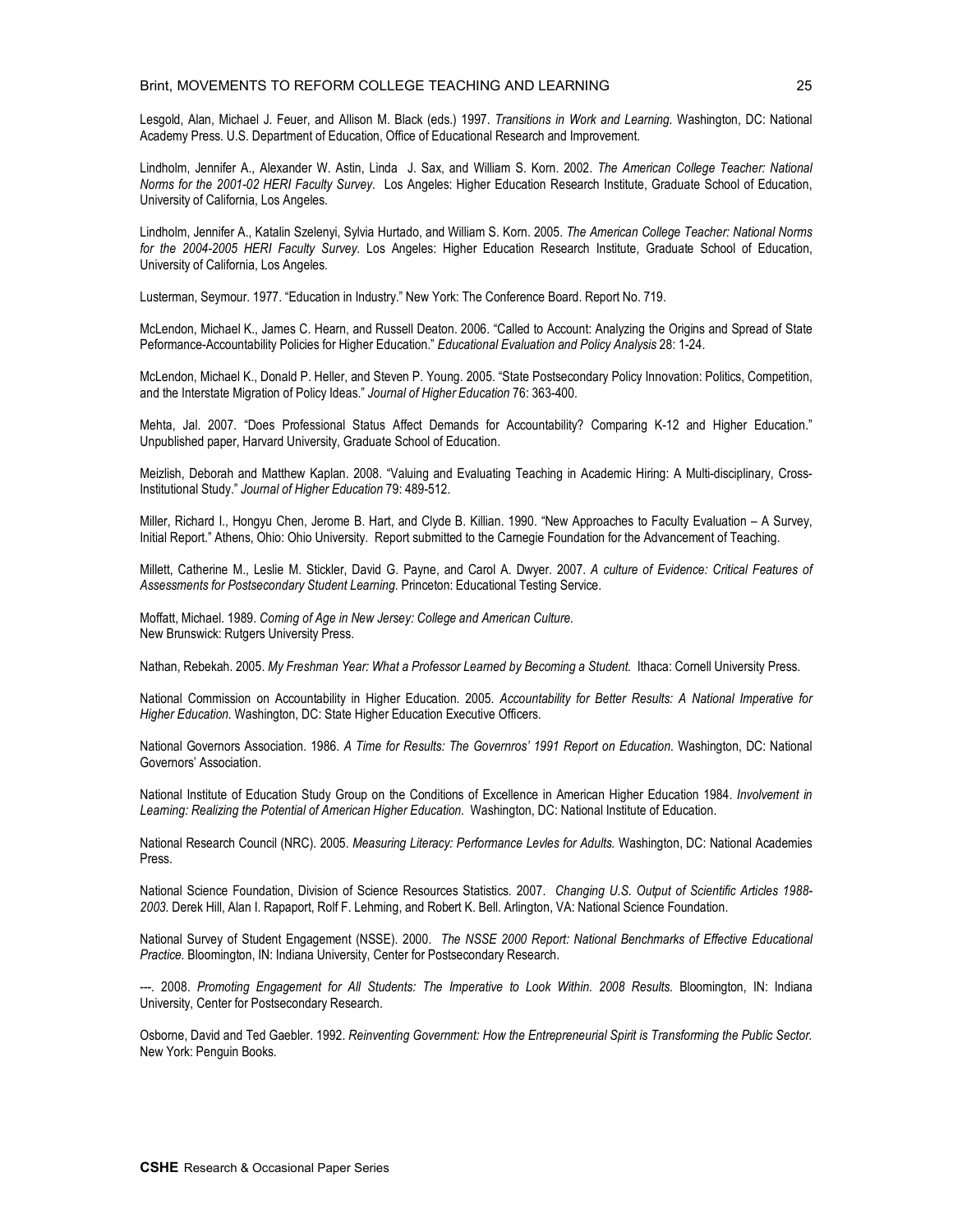Pascarella, Ernest T., Tricia A. Seifert, and Charles Blaich. 2009. "Validation of the NSSE Benchmarks and Deep Approaches to Learning against Liberal Arts Outcomes." Paper presented at the annual meeting of the Association for the Study of Higher Education. Jacksonville, FL (November).

The Reinvention Center. 2002. *Reinventing Undergraduate Education: Three Years After the Boyer Report.* Miami, FL: The Reinvention Center.

Riesman, David. 1980. *On Higher Education: The Academic Enterprise in an Era of Rising Student Consumerism.* San Francisco: Jossey-Bass.

Schaar, Jack and Sheldon Wolin. 1965. "A Special Supplement: Berkeley and the Fate of the Multiversity." *New York Review of Books* (March 11). www.nybooks.com/articles/13005. Retreived August 30, 2009.

Sax, Linda J., Alexander W. Astin, Marisol Arrendondo, and William S. Korn. 1996. *The American College Teacher: Naional Norms for the 1995-96 HERI Faculty Survey.* Los Angeles: Higher Education Research Institute, Graduate School of Education, University of California, Los Angeles.

Sax, Linda J., Alexander W. Astin, William S. Korn, and Shannon K. Gilmartin. 1999. *The American College Teacher: National Norms for the 1998-99 HERI Faculty Survey.* Los Angeles: Higher Education Research Institute, Graduate School of Education, University of California, Los Angeles.

Schuster, Jack H. and Martin Finkelstein. 2006. *The American Faculty: The Restructuring of Work and Careers.* Baltimore: Johns Hopkins University Press.

Shavelson, Richard J. 2007. A Brief History of Student Learning Assessment: How We Got Where We Are and a Proposal for *Where to Go Next.* Washington, DC: Association of American Colleges and Universities.

Shulenburger, David. 2008. *Measuring Core Educational Outcomes at Research Universities for Improvement and Accountability.* Washington, DC: National Association of State Colleges and Land-Grant Universities. Paper prepared for the October 2008 seminar on Measuring Undergraduate Learning Outcomes: A Working Agenda for Public Research Universities.

Shulman, Lee S. 1989. "Toward a Pedagogy of Substance." *AAHE Bulletin* (June).

---. 1993. "Teaching as Community Property: Putting an End to Pedagogical Isolation." *Change* (November/December): 6-7.

---. 1997."Professing the Liberal Arts." In Robert Orrill (ed.) *Education and Democracy: Re-Imagining Liberal Learning in America*. New York: College Board Publications.

Squires, Gregory D. 1979. *Education and Jobs: The Imbalancing of the Social Machinery.* New Brunswick, NJ: Transaction Books.

Tuchman, Gaye. 2009. *Wannabe U: Inside the Corporate University.* Chicago: University of Chicago Press.

University of Michigan, Board of Regents. 1962. *Minutes of the University of Michigan Board of Regents 1962*. Ann Arbor.

Vice President Gore's National Partnership for Reinventing Government website. *A Brief Hisory of Vice President Gore's National Partnership for Reinventing Government.* http://govinfo.ibrary.unit.edu/npr/indes.htm. Retrieved June 9, 2009.

Wiske, Martha Stone (ed.) 1998. *Teaching for Understanding: Linking Research with Practice.* San Francisco: Jossey-Bass.

Zemsky, Robert and Maria Iannozzi. *A Reality Check: First Findings from the EQW National Employer Survey*. ERIC #ED382811. EQW Issues No. 10.

Zumeta, William. 2001. "Public Policy and Accountability in Higher Education." Pp. 155-97 in Donald E. Heller (ed.) *The States and Public Higher Education.* Baltimore: Johns Hopkins University Press.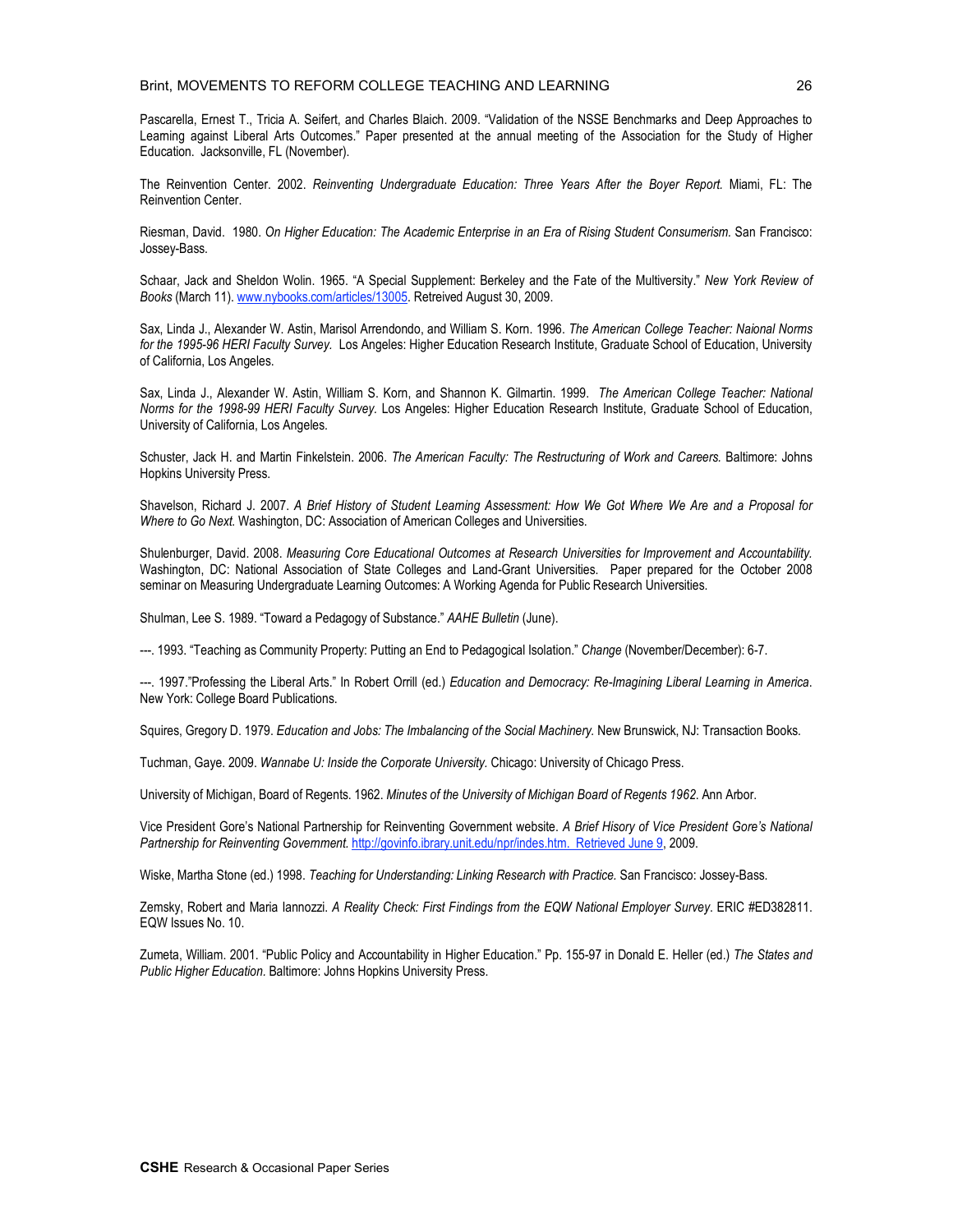#### **NOTES**

 $\overline{a}$ 

<sup>1</sup> I would like to thank Scott Patrick Murphy for invaluable research assistance on this project. I would like to thank Richard Arum, William Cummings, Kevin Dougherty, Russell Edgerton, Martin Finkelstein, Mary Taylor Huber, Matthew Kaplan, Wendy Katkin, George Kuh, Mindy Marks, and Ernest Pascarella for bibliographic suggestions and access to unpublished data that helped to improve the quality of this chapter. I would like to thank Trudy Banta, Henry Braun, Steve Chatman, Kevin Dougherty, Judith Eaton, Russell Edgerton, Peter T. Ewell, Joseph Hermanowicz, Mary Huber, Jal Mehta, Gary Rhoades, David Shulenberger, Lee S. Shulman, and Carol Schneider for conversations and correspondence that helped to advance my thinking about issues of teaching and learning in U.S. higher education.

<sup>2</sup> Christopher Jencks and David Riesman described "the machinery" for producing researchers in *The Academic Revolution* (1967): "(The top universities) have long been remarkably similar in what they encourage and value. They turn out Ph.D.s who...mostly have quite similar ideas about what their discipline covers, how it should be taught, and how its frontier should be advanced…These men were not only like-minded at the outset, but they have established machinery for remaining likeminded. National and regional meetings for each academic discipline and sub-discipline are now annual affairs, national journals publish work in every specialized subject, and an informal national system of job placement and replacement has come into existence. The results is that large numbers of Ph.D.s now regard themselves almost as independent professionals like doctors or lawyers, responsible primarily to themselves and their colleagues rather than their employers, and committed to the advancement of knowledge…" (pp. 13-14).

In the post-war era, Jencks and Riesman contended, college and university presidents ceded control over educational matters to these professional men: "The typical president's greatest ambition for the future is usually to 'strengthen' his institution, and operationally this…turns out to mean assembling scholars of even greater competence and reputation than are now present" (ibid: 17).

<sup>3</sup> Market conditions, too, contributed to the renewed interest in the craft of teaching. The market for full-time faculty appointments turned markedly more competitive in the tighter years following the great enrollment expansion of the 1960s and early 1970s. While the number of positions for new faculty remained roughly constant due to retirements and separations, new entrants faced markedly different circumstances for two reasons: the number of newly-minted doctorates was growing much faster than positions for them – with larger cohorts of nearly 15,000 a year by 1997 (Schuster and Finkelstein 2006: 164), and with many more college teaching positions being created off tenure track (ibid.: 194). Between 1970s and 1997, cohorts of new Ph.D.s grew from fewer than 30,000 a year to more than 42,000 a year. Where most hiring had been on tenure track in the 1970s and 1980s, most new faculty members were being hired off the tenure track by the early 1990s (ibid.). The competition led graduate students to consider how best to give themselves an edge in the competition for faculty jobs. For students seeking jobs in research universities, this meant increased efforts to expand professional networks and to publish during graduate school. But some graduate students realized that evidence of teaching ability could constitute a plus factor that might tip appointment committees in their favor.

<sup>4</sup> By the mid-1980s, clear signs were emerging of erosion in the "academic revolution" ideal of a research-centered profession. A study of department chairs by Burke (1988) revealed that research qualifications and research potential remained the most significant criteria used in hiring assistant professors, but that teaching ability had become an important part of the equation everywhere. Baccalaureate and master's granting institutions, in particular, were looking more and more at teaching as the primary criterion for hiring, even as research universities remained focused on publication and research potential.

 $5$  The scholarship of discovery – or basic research – was, in Boyer's framework, the distinctive activity of professors in the arts and sciences of leading research universities, and particularly those working in the natural science disciplines. The scholarship of application – or applied research – was the distinctive activity of professors in professional schools at research and doctoral granting institutions. It is the effort to apply knowledge to the solution of problems – "whether in medical diagnosis, serving clients in psychotherapy, shaping public policy, creating an architectural design, or working with the public schools" (p. 23). The scholarship of integration – or synthetic interpretation – was the distinctive activity of humanistic scholars working in liberal arts colleges and research universities. Such scholars "give meaning to isolated facts, putting them in perspective." This was not, he cautioned, the work of the gentleman scholar or dilettante, but rather "serious, disciplined work that seeks to interpret, draw together, and bring new insight to bear on original research" (p. 19).

 $6$  As early as 1969, it had issued a statement crediting minorities for "giving a fresh and compelling impetus to the movement for restoring relevance to academic programs" (AAC 1969). Its studies on the "chilly climate" for women in college classrooms received national attention in the 1970s and 1980s (see, e.g., Hall and Sandler 1984).

 $<sup>7</sup>$  Previous polls had shown employers to be relatively happy with higher education (see Zemsky and lannotti 1998), and more</sup> interested in the development of social presentation skills and conformity than in the development of cognitive skills (see, e.g., Lesgold, Feuer, and Black 1997; Squires 1979). AAC&U embraced the cognitive skills agenda, and publicized its own poll of business executives, conducted by the Democratic pollster Peter D. Hart, showed that CEOs whose businesses employed high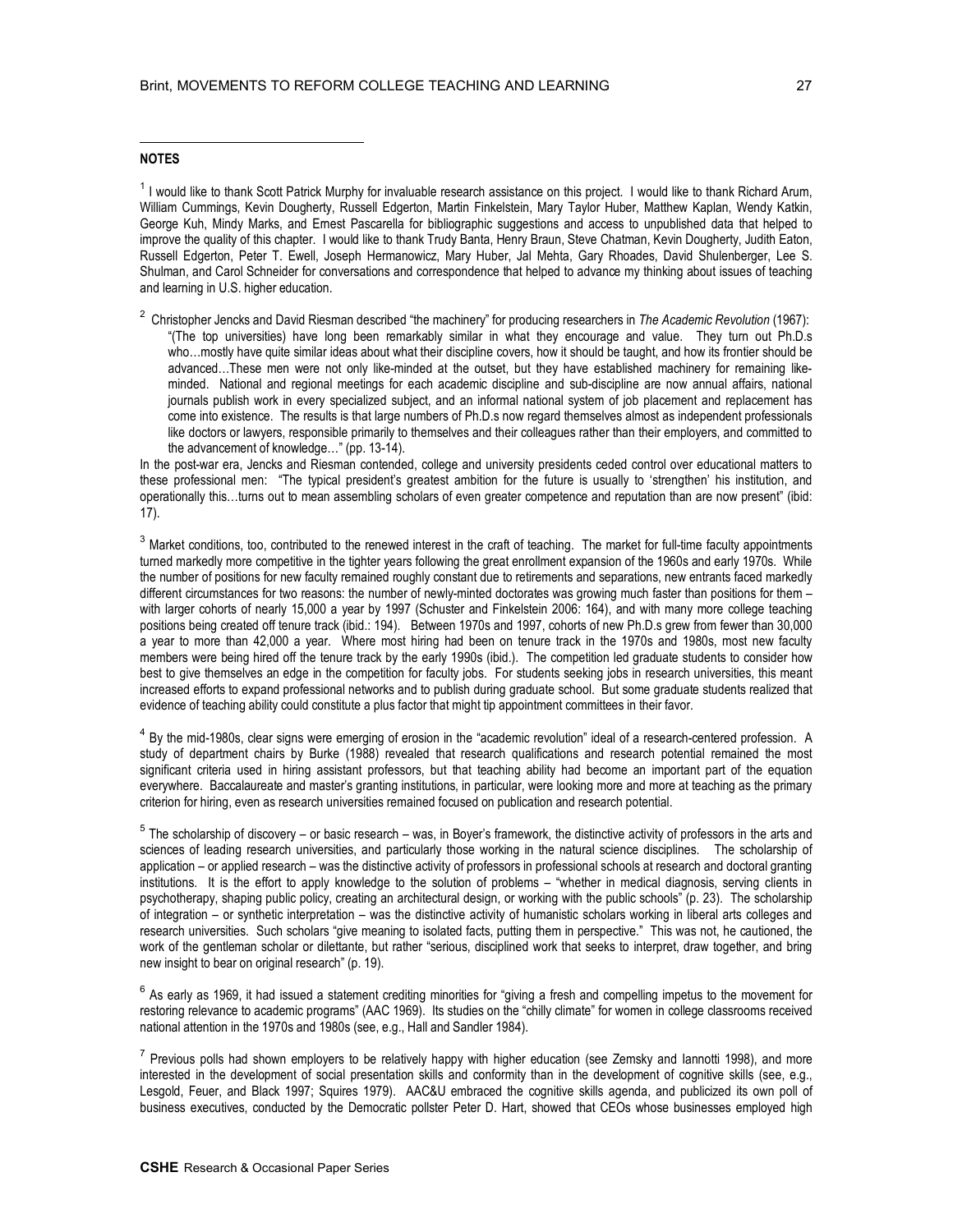$\overline{a}$ 

proportions of college graduates were in accord with the AAC&U agenda (Peter D. Hart and Associates 2006). If the poll results were correct – far from a certainty - businessmen and educators were, perhaps for the first time, developing a community of interest in the outcomes of higher education. Undoubtedly, workplace concerns helped to facilitate such rapport as existed, including a concordance of interest in collaborative and small group learning and inter-cultural understanding in increasingly diverse work places.

<sup>8</sup> NSSE included student self-reports of learning gains in several skills areas. Self-reports show modest correlations with objective tests of learning gains and cannot be taken at face value as evidence of student learning (see, e.g., Bowman in press).

<sup>9</sup> A similar study with more elaborate controls on students' prior achievements also yielded modest or insignificant relationships between NSSE benchmarks and cognitive growth on the Collegiate Assessment of Academic Performance (Pascarella, Seifert, and Blaich 2009).

<sup>10</sup> Russell Edgerton, who moved from AAHE to the Pew Foundation in 1997, played an instrumental role in the institutionalization of the Carnegie reforms. Edgerton had "discovered" Shulman in national conference presentations in the 1980s and had become a devotee of Shulman's ideas for improving teaching and learning in academe. At Pew, Edgerton worked closely with colleagues at Carnegie throughout the decade of Shulman's presidency.

<sup>11</sup> The total number of CASTL scholars topped out at fewer than 100. SoTL colloquia emerged on campuses throughout the country, but they attracted only a minority of motivated teachers to their events. Even at such a highly engaged campus as Indiana University, only about one-quarter of tenured and tenure-track faculty had participated in a SoTL event by 2002, and fewer than 60 people attended these events, on average, on a campus of more than 2000 faculty members. The Visible Knowledge Project ran out of funds in 2005, after a decade of pioneering work. Peer Review of Teaching remained operational, but attracted a dwindling number of new portfolios after Pew funding ended. Carnegie's Knowledge Media Lab closed its electronic doors in September 2009, though its course portfolio software remained retrievable.

<sup>12</sup> Outcomes assessment should be distinguished from the broader movement to increase accountability in higher education. Accountability has been linked to such performance indicators as graduation and job placement rates, as well as learning outcomes. Performance funding, a popular approach to provide incentives for improved institutional performance, is an outgrowth of the broader accountability movement (see, e.g. Burke 2005; Dougherty and Natow 2008).

 $13$  In response to the breakdown of the ideal type of professional autonomy, understood as occupational control of work, sociologists have proposed a variety of alternatives to preserve professionalism or to reconfigure it for the contemporary world. These include blueprints for bolstering the ideological and ethical underpinnings of the professions (Freidson 2005); suggestions that professionals be able to demonstrate empirically that occupational control of work leads to better results for their clients than market or statebureaucratic control (Brint 2006); and more comprehensive reworking of the professional model as part of a cooperating joint enterprise involving contributions from a variety of related occupations (Adler, Hechscher and Kwon 2006).

<sup>14</sup> Disappointing results from the National Assessment of Adult Literacy were one cornerstone of the Commission's case for improved measurement and monitoring of student learning outcomes. NAAL data seemed to show that only 30 percent of college graduates could accurately interpret two competing editorials or make accurate inferences from a graph relating age, exercise, and blood pressure. Later administrations of the test to samples made up exclusively of recent college graduates showed no declines in literacy. The National Research Council concluded that the test as constructed could not detect who was proficient in literacy skills (National Research Council 2005).

<sup>15</sup> It is perhaps not surprising under the circumstances that results for students at the EI Paso and Permian Basin branches of the University of Texas showed above expected gains on the CLA, while those at UT-Austin did not, or those at the University of North Carolina-Wilmington showed higher than expected gains while those at the University of North Carolina-Chapel Hill did not (see www.collegeportrait.org/#).

<sup>16</sup> The CLA and similar assessment instruments focus on important cognitive abilities related to analysis, synthesis, and evaluation. But this strength of the CLA was oddly misaligned with two of the most important traditional aims of higher education: to provide general education in basic fields of knowledge and advanced training in a specialized discipline. Some observers consequently argued that widespread adoption of the CLA or similar instruments would inevitably lead to the reconstitution of college classrooms around document-based performance tasks and tasks that involve making or breaking an argument (see, e.g., Brint 2007). In the past, every "high-stakes" test has brought a focus on the skills and content it privileges and only on those skills and contents. Indeed, the designers of the CLA acknowledged that they would be happy if colleges and universities taught to their test (see, e.g., Shavelson 2007).

<sup>17</sup> The adequacy of preparation and, especially, pedagogical mentoring during graduate school remained open to doubt. Most Ph.D. granting institutions provided very limited incentives to improve teaching practice, beyond one-day orientation workshops.